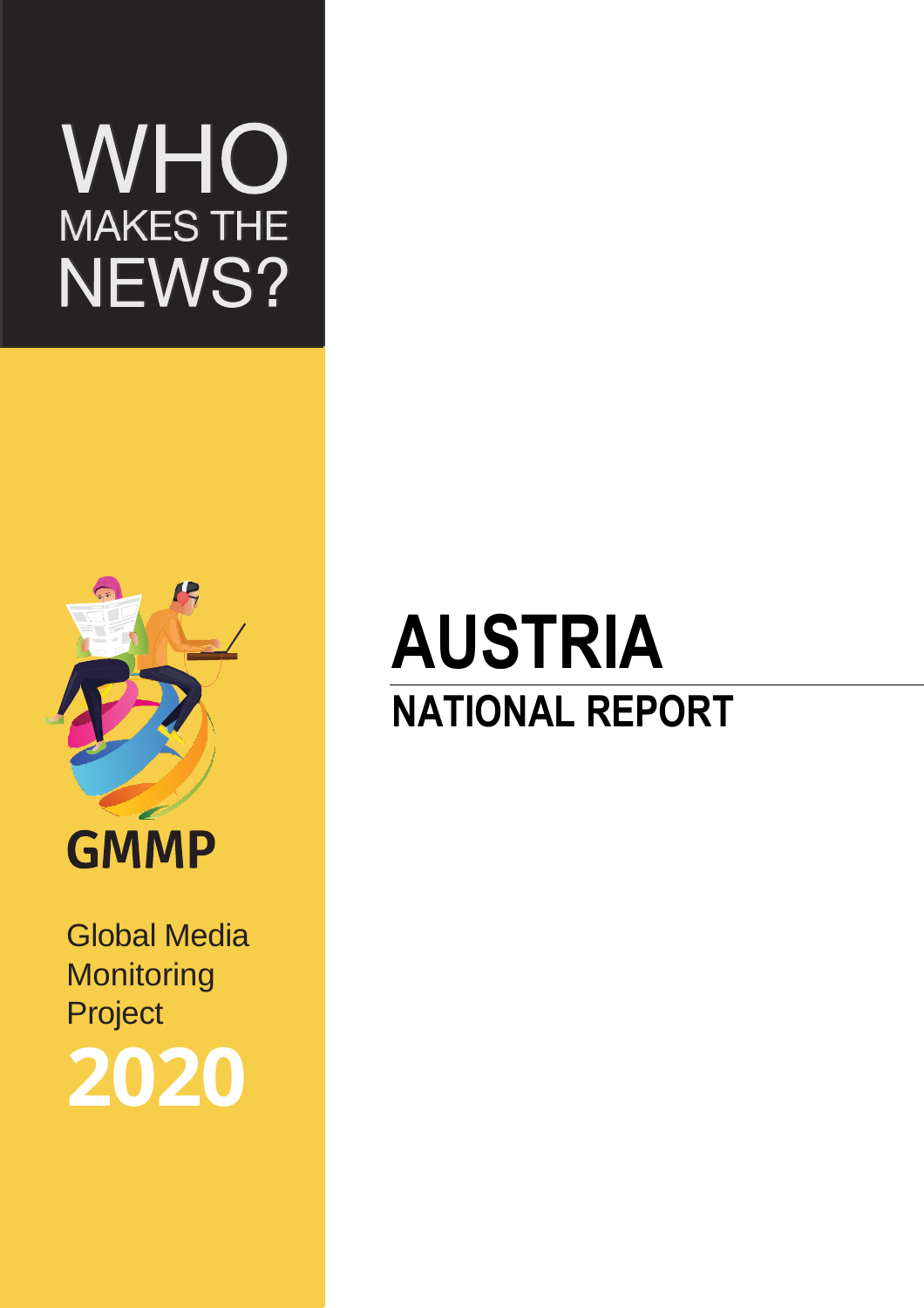

Global Media **Monitoring** Project

**2020**



GMMP 2020 is licensed under creative commons using an Attribution-NonCommercial-NoDerivs.

GMMP 2020 is co-ordinated by the World Association for Christian Communication (WACC), an international NGO which promotes communication for social change,.



Data for GMMP 2020 were collectedthrough the collective voluntary effort of hundreds of organizations including gender and media activists, grassroots communication groups, university researchers, students, mediaprofessionals, journalists associations,

alternative media networks and faith groups.

Noncommercial. You may not use this workfor commercial purposes. No derivative Works. You may not alter,transform, or build upon this work.

For any use or distribution, you must make clear to others the license terms of this work.Your fair use and other rights are in no way affected by the above





—

*In Partnership with*







.

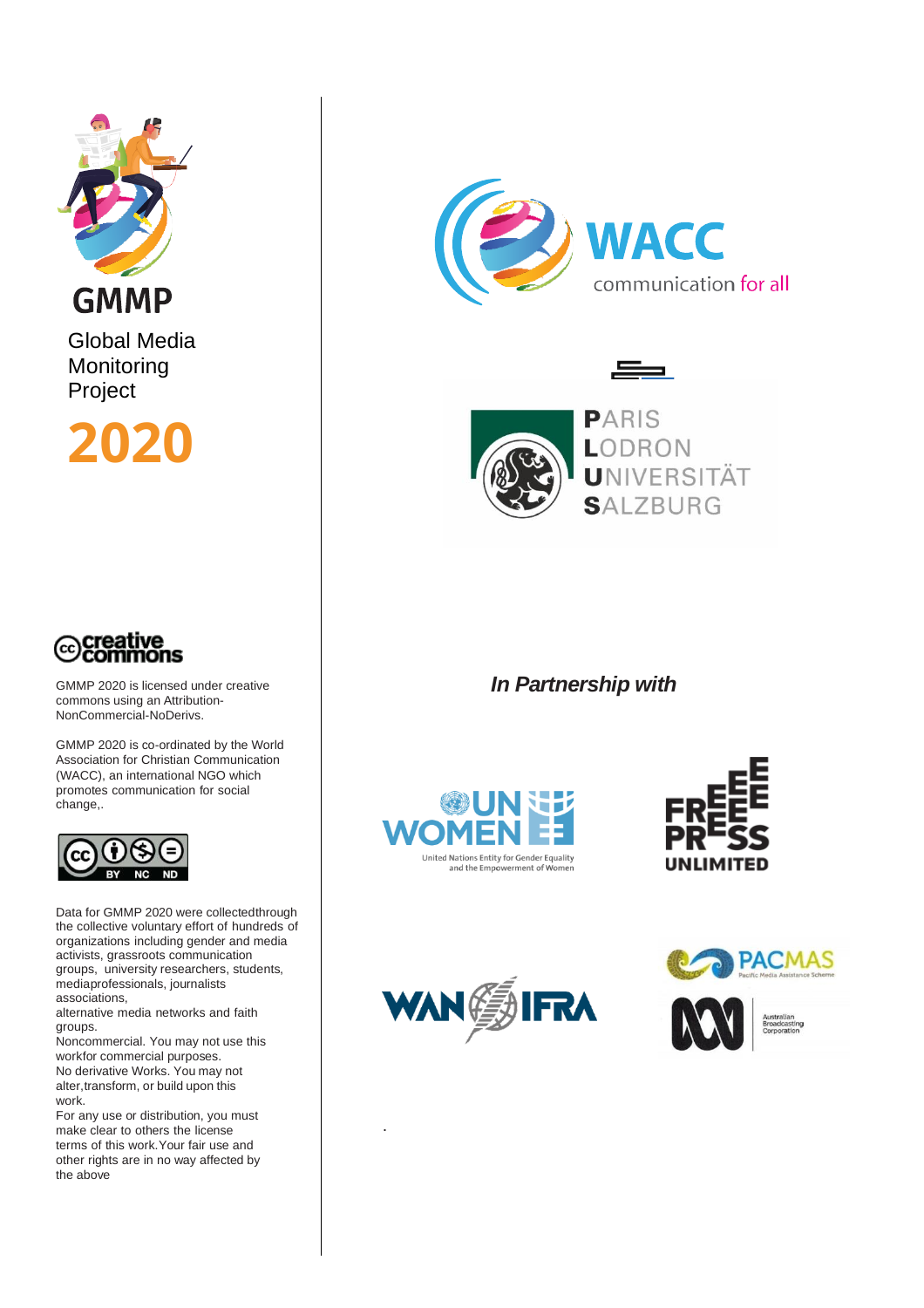Table of contents

|                                                                                             | 4   |
|---------------------------------------------------------------------------------------------|-----|
|                                                                                             | .5  |
|                                                                                             | 6   |
|                                                                                             |     |
|                                                                                             |     |
|                                                                                             |     |
|                                                                                             | 11  |
|                                                                                             | 13  |
|                                                                                             | 15  |
| JOURNALISTIC PRACTICE: ON WOMEN'S CENTRALITY, GENDER STEREOTYPES AND RIGHTS-BASED REPORTING |     |
|                                                                                             | 16  |
|                                                                                             | 17  |
|                                                                                             | -18 |
|                                                                                             | -22 |
|                                                                                             | -23 |
|                                                                                             | 25  |
|                                                                                             | 27  |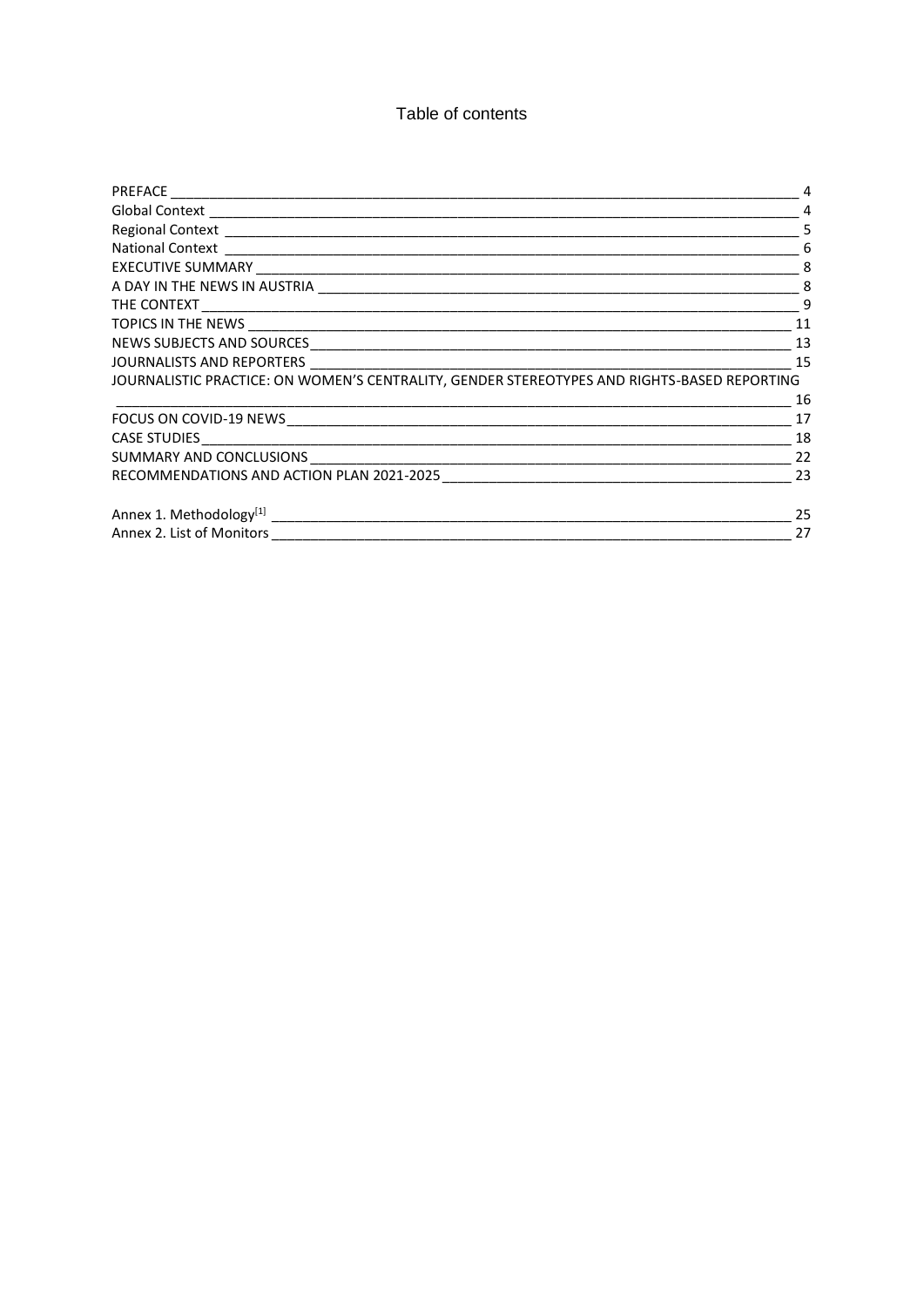# <span id="page-3-0"></span>**PREFACE**

# <span id="page-3-1"></span>**Global Context**

The Global Media Monitoring Project (GMMP) is the world's longest-running and most extensive research on gender in the news media. The research was designed to capture a snapshot of gender on one 'ordinary' news day in the world news media. An ordinary news day is defined as one in which the news agenda contains the run-of-the-mill mix of stories, everyday articles on politics, economy, social issues, crime and other issues.

It began in 1995 when volunteers in 71 countries around the world monitored women's presence in their national radio, television and print news. The media monitoring has been repeated every five years since then, taking stock of change in the gender dimensions of news media content and collecting statistical data on new indicators.

The 1995 research revealed that only 17% of news subjects – the people who are interviewed or whom the news are about – were women. It found that gender parity was 'a distant prospect in any region of the world. News [were] more often being presented by women but [they were] still rarely about women.<sup>1</sup>

The first noteworthy change in women's overall presence in the news was registered in 2005 in the third iteration of the research.<sup>2</sup> Women comprised 21% of news subjects, a threepercentage point increase over the period 2000 to 2005. Their near invisibility continued however, with only 10% of stories focusing centrally on women, underrepresentation in the major news topics and as voices in the news.

By the fifth GMMP in 2015, it was clear that "ordinary" news days could not be predicted or planned in advance: unexpected events take place that dominate the news, from the Kobe earthquake in 1995, to the Germanwings plane crash in the Alps in 2015.

The 2015 research in 114 countries revealed continued severe gender disparities in news media content. Findings on key indicators suggested that progress towards gender equality had lost traction; women remained only 24% of the persons heard, read about or seen in newspaper, television and radio news, exactly the same level found in the fourth wave of the research in 2010. Three editions of the research – in 2005, 2010 and 2015 – found no change on the indicator measuring women's participation in the news as reporters; only 37% of stories in legacy media were reported by women.

Women's relative invisibility in traditional news media had also crossed over into the digital news delivery platforms included in the GMMP monitoring for the first time. Only 26% of the people in stories on mainstream news websites and media news Tweets combined were women. The challenges of news media sexism, gender stereotyping and gender bias were apparently intractable across time, space and content delivery platforms.

UN Under-Secretary-General and UN Women Executive Director Phumzile Mlambo-Ngcuka underlined that the ways in which women are depicted in the media "have a profound effect on societal attitudes and reinforce traditional gender roles. Women and girls are half of humanity. Giving equal time and weight to their stories, featuring them as positive models not victims, plays an under-appreciated part in creating a better, freer world for all of us." $3$ 

Events during the 2020 GMMP year were even more extraordinary; beginning in late 2019 and intensifying during the year, the world was ravaged by the novel coronavirus Covid-19. This sixth wave of the research offered an opportunity to scrutinize gender in media coverage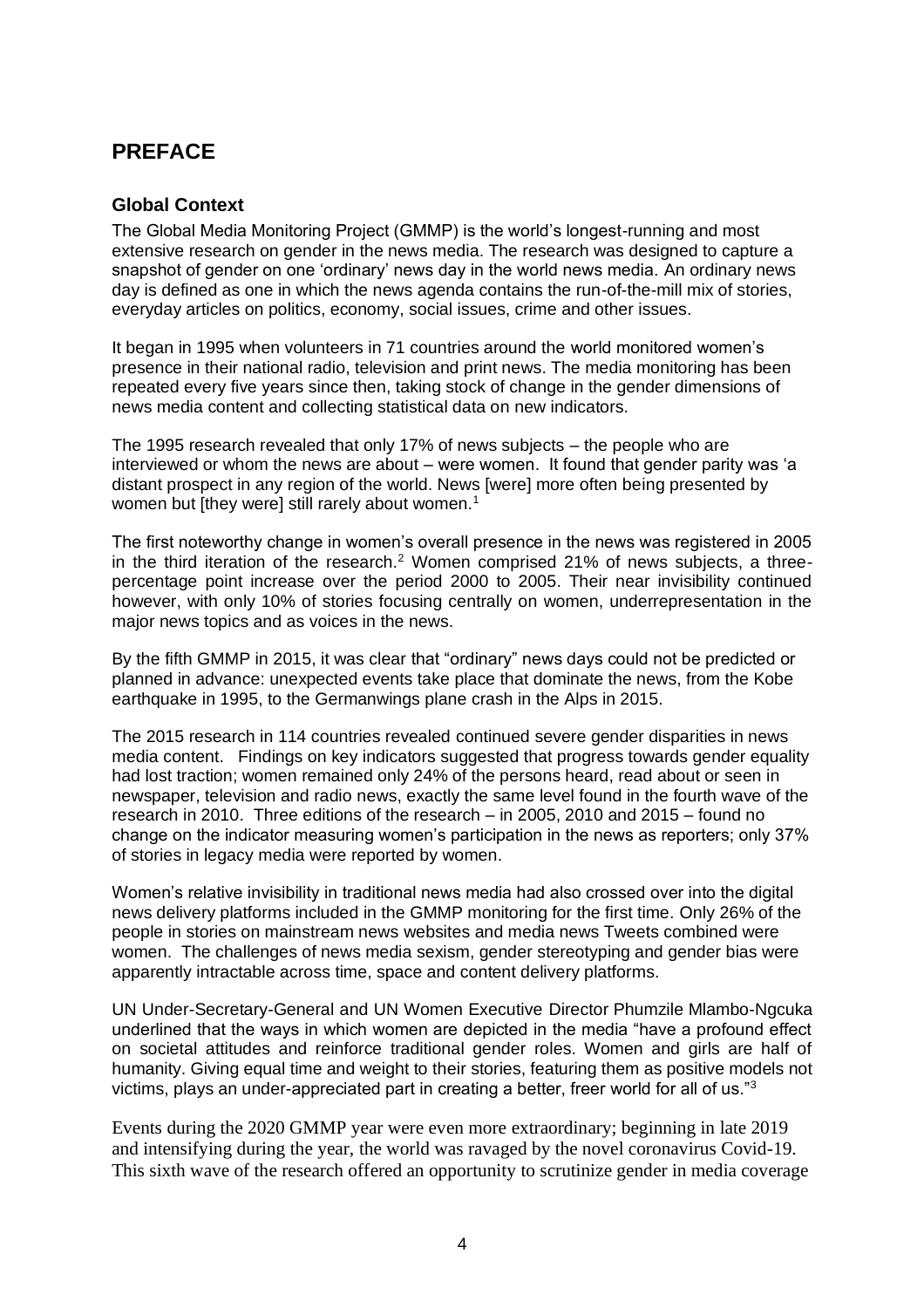during a global catastrophe, a time marked by a worldwide health crisis, and the intensified inequalities accompanying the crisis.

GMMP teams in 116 countries monitored 30172 stories published in newspapers, broadcast on radio and television, and disseminated on news websites and via news media tweets in 2251 outlets. The stories contained 58,499 news subjects and sources, and were reported and presented by 28,595 journalists. The number of participating nations increased by 63% since 1995 as baseline data were collected for eight countries joining the study for the first time. The number of news items monitored has doubled over the past 25 years and risen by over 8,000 since the 2015 edition.

Findings from the sixth GMMP reveal a mixed picture of progress, stagnation and regression. While some glass ceilings are clearly being edged upwards, others are setting in on certain important news media gender equality indicators, The past five years have seen small incremental changes towards parity, at the same time, the overall pace of change remains glacial.

#### <span id="page-4-0"></span>**Regional Context**

News media remain the major and most influential source of information, ideas and opinion for most people around the world. It is a key element of the public and private space in which people, nations and societies live. A nation or society that does not fully know itself, cannot respond to its citizens' aspirations. Who and what appears in the news and how people and events are portrayed matters. Who is left out and what is not covered are equally important. Across the world, the cultural underpinnings of gender inequality and discrimination against women are reinforced and sometimes challenged by the media. Who is behind the camera, who sits in the newsroom and who controls the news desk have an influence on what the public get to read, hear and watch about the world's events and GMMP calls attention to the extent to which news media continue to discharge their responsibilities as the fourth estate.

In 2015, 33 countries participated in GMMP 2015 and in 2020, 32 countries took part (see Annex 2). While there has been a core set of European countries which have participated in all or nearly all the GMMP monitoring days, 2020 was particularly challenging because of Covid-19. That so many people, coordinators and monitors did so, is a testament to their and our commitment to the broader GMMP project. While the impact of the pandemic continues to be felt as I write this report in June 2021, it is interesting that on 2020 monitoring day, only 27% of stories were coded as associated with Covid-19. This gives us confidence to suggest that the data discussed in this report continue to serve an important comparative function in relation to previous iterations.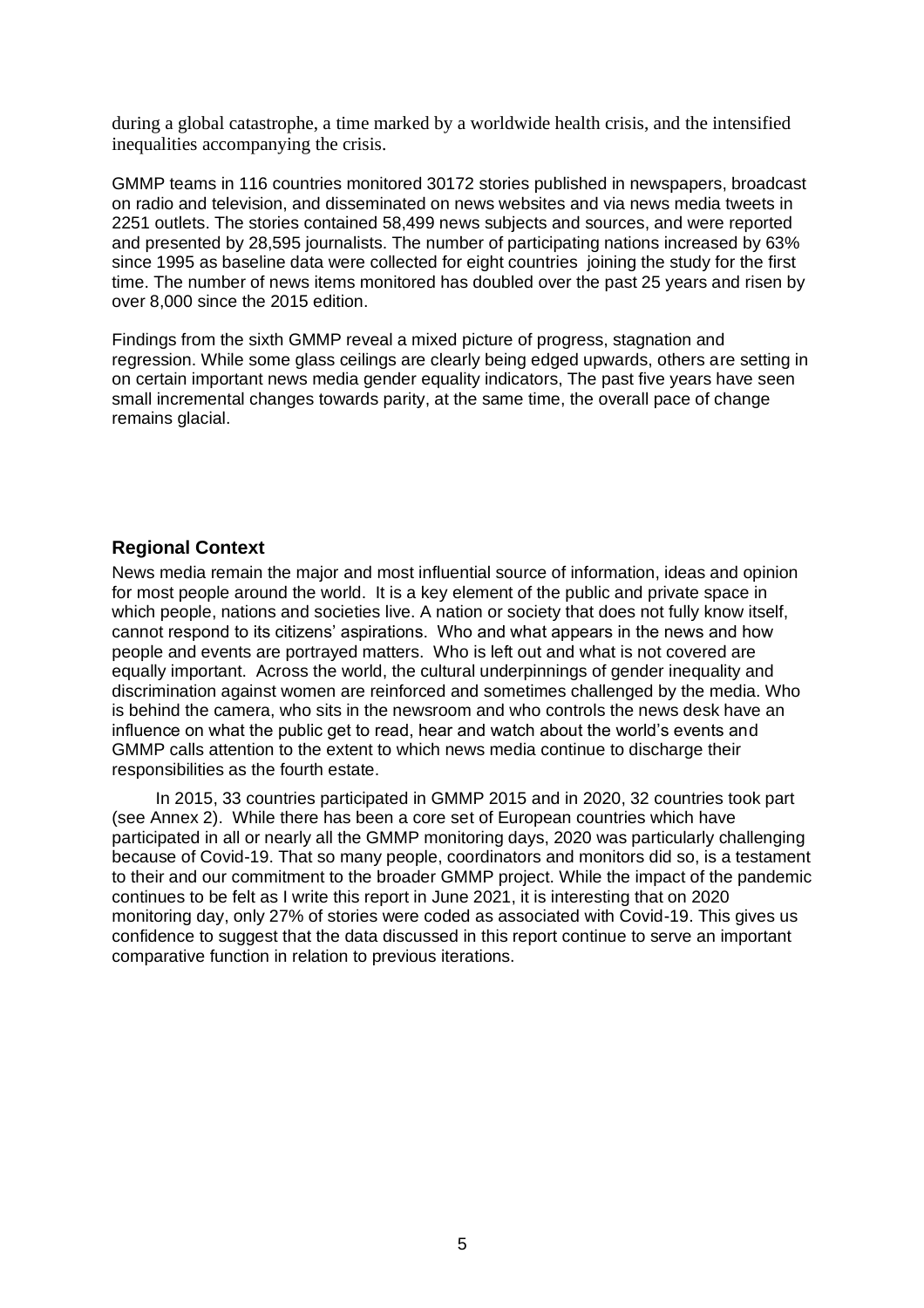# <span id="page-5-0"></span>**National Context**

In terms of usage, the Austrian media landscape is characterized by a rather slow but steady shift from traditional to digital news usage. TV news, printed newspapers and radio programs still act as the most important news sources, but these are increasingly being complemented with online news websites and news via social media. In this information environment, the public service broadcaster *ORF* in the TV, radio and online sectors, and the daily newspaper with by far the widest reach, *Kronen Zeitung,* in the print and online sectors, continue to be the two market-dominating groups. The online sector is more dynamic with the successful website of the quality newspaper *Der Standard* and the mail account provider *gmx.at* among the top online news sources. News access by social media in Austria happens mainly via Facebook, WhatsApp and YouTube; Twitter is only of marginal importance<sup>1</sup>.

The state plays an essential role for national media, with subsidies and government advertisements, especially in private-commercial media companies, and the delegation of political members to the board of Austria's national public service broadcaster (*ORF*) 2 . Austria has had a turbulent few years in terms of media policy, particularly since the change of government in 2017, when the long-standing coalition of social democrats SPÖ and right-wing conservatives ÖVP, was replaced by a coalition of the ÖVP with the far-right populist FPÖ. This government was criticized for its attempts to influence public discourse through rigid message control. Above all, however, the FPÖ's multiple attacks and attempts to influence the ORF and critical reporting daily newspapers caused criticism not only within Austria<sup>3</sup>. In the wake of this, Austria lost its status in the World Press Freedom index as a country with a good situation for press freedom.<sup>4</sup> After the FPÖ's so-called *Ibiza scandal* in 2019, this government was terminated and replaced by the current coalition of the ÖVP with the Green party. The dominant topics in Austrian news coverage since 2015 have been the migration debate, the *Ibiza scandal* and, soon after, the Covid-19 pandemic.

**Gender in Austria's news media:** The public service broadcaster *ORF* actively attempts to overcome the issue of gender inequality. On 17 September 2012, the broadcasting corporation put into force the *Equal Opportunities Plan* to eliminate the existing underrepresentation and any existing discrimination of women, in the workplace as well as in the *ORF*'s media content (radio, TV, online). In areas where women are under-represented, women's participation is to be increased to 45% (ORF Act, § 30a). The annual gender equality report highlights that in 2019, 44.7% of the *ORF* employees were female.<sup>5</sup>

Representative surveys, such as the Journalism report I and  $VI<sup>6</sup>$  show that the share of female journalists in Austria has risen from 42% in 2006 to 47% in 2019. Some progress in women's presence in journalism is evident. The gender ratio of journalists working in Austria's newsrooms is now nearly balanced. However, on the middle and top management levels women are still nearly invisible.

<sup>1</sup> Gadringer, S. Holzinger, R., Sparviero, S., Trappel, J., Gómez-Neumann, A. (2020). Digital News Report 2020. Detailergebnisse für Österreich. Fachbereich Kommunikationswissenschaft. Salzburg, Universität Salzburg.

<sup>2</sup> Trappel, J. (2017). Media Landscape Austria. Online:<https://medialandscapes.org/country/austria> [2021-05-05].

<sup>3</sup> Sparviero, S., Trappel, J. (2019). Country Chapter: Austria. In: Newman, N., Fletcher, R., Kalogeropoulos, A., Kleis Nielsen, R. [ed.] Reuters Institute Digital News Report 2019. Reuters Institute for the Study of Journalism. Oxford. University of Oxford.

<sup>4</sup> Reporters without Borders (2019). Austria. Online:<https://rsf.org/en/austria> [2019-12-01] <sup>5</sup> Annual Gender Equality Report,

<sup>2019.</sup> [https://zukunft.orf.at/show\\_content.php?sid=147&pvi\\_id=2285&pvi\\_medientyp=t&oti\\_tag=Dokumente.](https://zukunft.orf.at/show_content.php?sid=147&pvi_id=2285&pvi_medientyp=t&oti_tag=Dokumente)

<sup>6</sup> Kaltenbrunner, A., Karmasin, M., Kraus, D., Zimmermann, A. (2007). *Der Journalistenreport 1. Österreichs Medien und ihre Macher. Eine empirische Erhebung*, Vienna: Facultas.

Kaltenbrunner, A., Lugschitz, R., Karmasin, M., Luef, S., Kraus, D. (2020). Der österreichische Journalismus-Report. (VI) Eine empirische Erhebung und eine repräsentative Erhebung, Vienna: Facultas.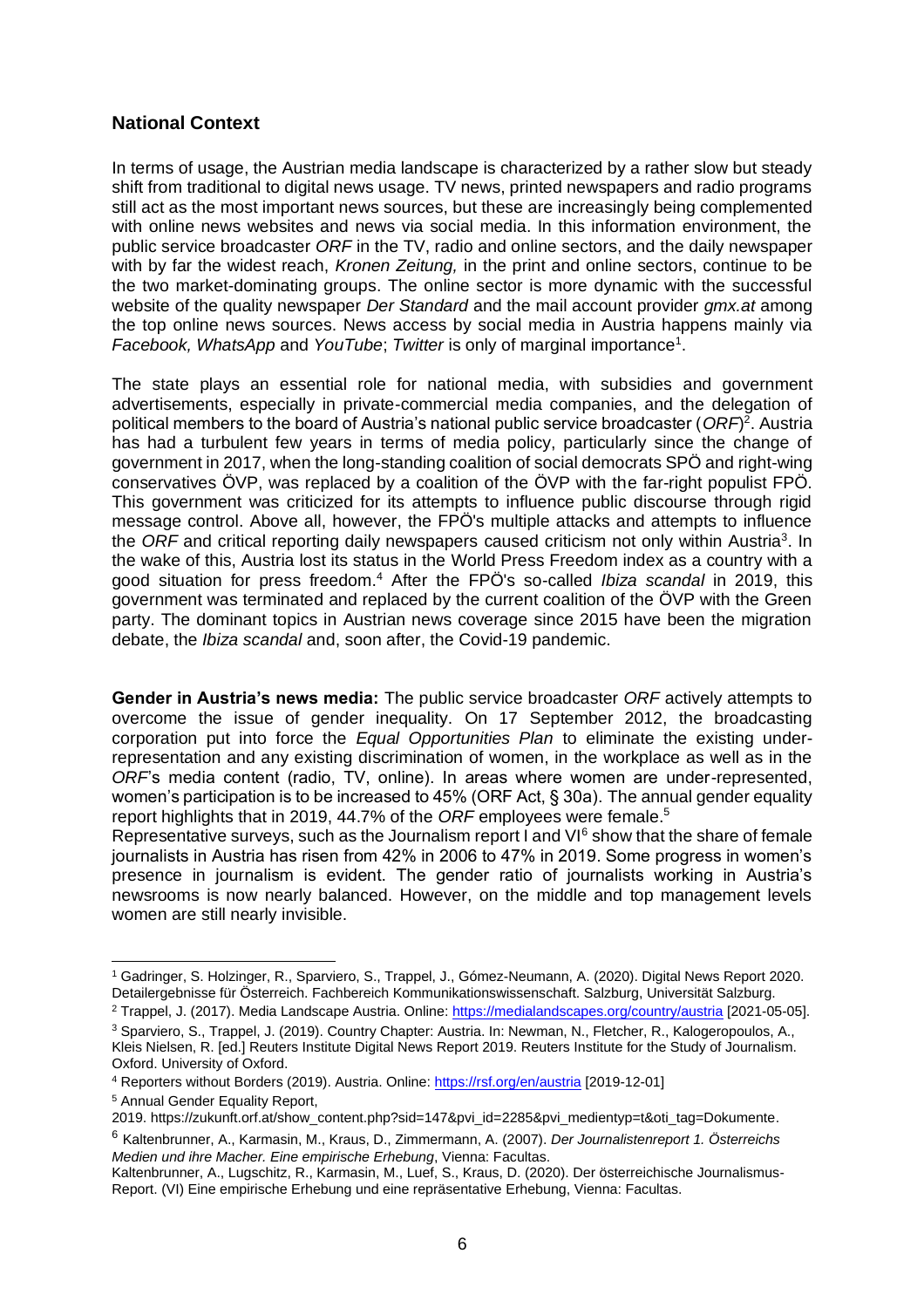Previous GMMP studies (1995, 2000, 2005, 2010 and 2015) showed that women are strongly underrepresented in Austrian news media. In 2015, only 21% of news subjects (the people covered in the news) in offline media, and 16% in online news were female. In 2010, the overall presence of women was 25%.<sup>7</sup> GMMP also showed an absence of women's voices in news content. The presence of women as news personnel (announcers, presenters and reporters) varied in 2015 in Austria: Only 39% of the authors of printed news were female, whereas in TV newscasts, women made up 81% of reporters, announcers and presenters. In radio newscasts women slightly outnumbered men, with a total of 54%.

<sup>7</sup> Prandner, D., Kirchhoff, S. (2015). *Global Media Monitoring Project 2015. National Report - Austria.*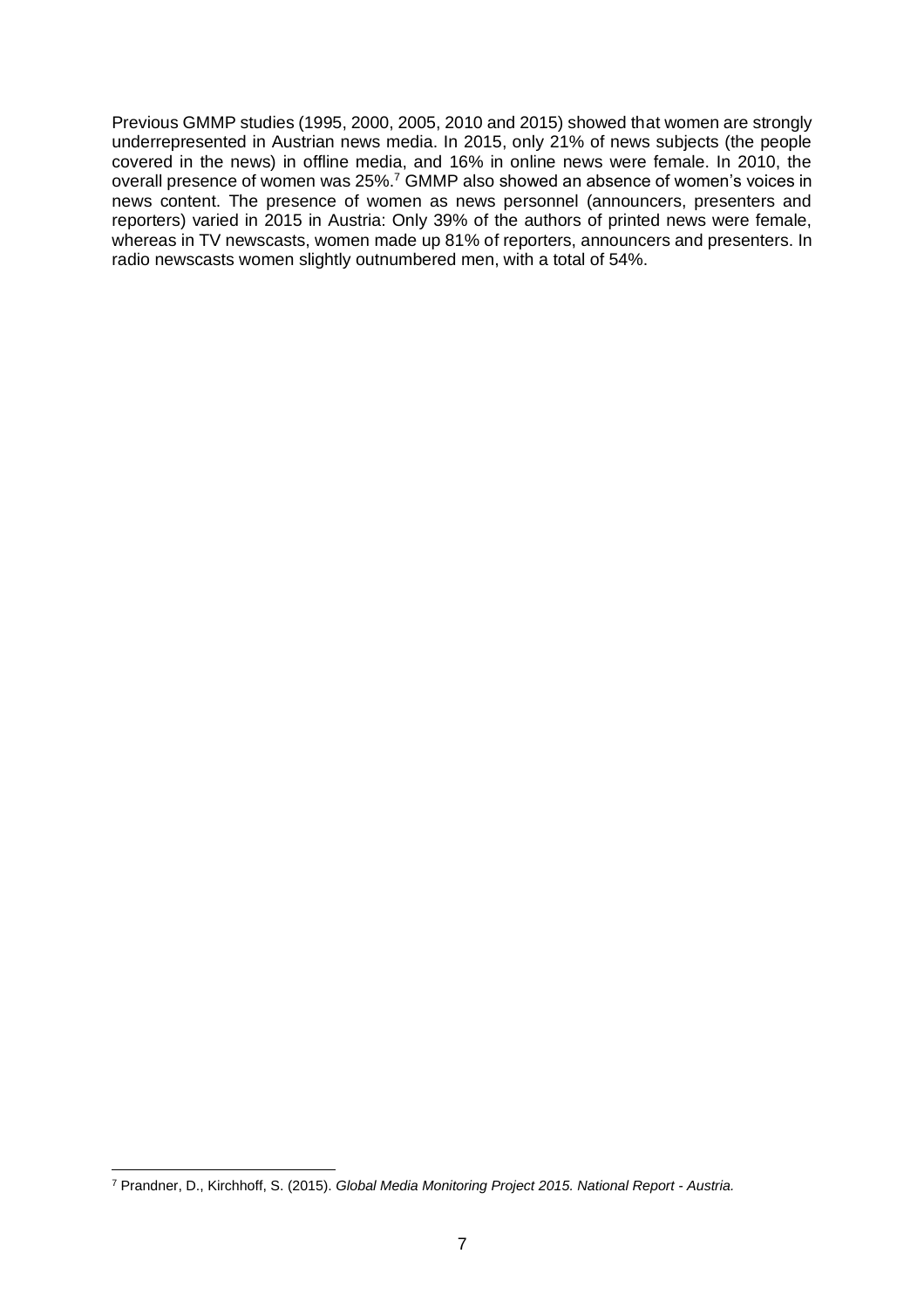# <span id="page-7-0"></span>**EXECUTIVE SUMMARY**

For 20 years now, the GMMP has been monitoring gender representation in Austrian news reporting. The results of the GMMP 2020 show an ongoing under-representation of women in Austrian news media. The national team coded a total of 151 news items (articles and reports) from internet news sites, radio, television and print, including overall 345 news sources and subjects (people mentioned in the news) and 199 identified reporters. The year 2020 and therefore also the day of data collection were dominated by the Covid-19 pandemic. News topics were regularly connected to political, economic and social impacts of the global health crisis. Overall, the topics of politics and government, economy, science and health as well as social and legal issues were most prominently represented within the examined news media.

For Austria there is a remarkable consistency in the topics. Regarding news subjects, meaning people covered in the news, a clear gender difference was observed, with only about one quarter of all news subjects being female. Women also appeared less often in high-profile positions than men. The identified news reporters were, except for television, predominantly male as well. Only very few articles had women as a major focus and hardly any article addressed issues of gender equality. The results showed that gender stereotypes remain widely unchallenged in the observed news stories.

Of the many influences on how we view women and people of other genders, media are the most pervasive and one of the most powerful, not only since the development of online and social media. All forms of media communicate, i.e., construct images of people, many of which shape or perpetuate stereotypical and limiting perceptions. When it comes to questions of gender equality in and through news media, we see a constant under- and misrepresentation of women and/or minorities, due to a certain selection of news and topics, interview partners, experts, presenters and gender inequalities within newsrooms and in particular on the management level.

As the results demonstrate, there still is a long way to go for a more gender-equal and diverse news coverage in Austria.

# <span id="page-7-1"></span>**A DAY IN THE NEWS IN AUSTRIA**

The news on the monitoring day were dominated by regulations and developments around the Covid-19 pandemic. At the edge of the second wave in Austria, developments in the economic sector dominated the news, with stories about the rising unemployment rates and possible counterstrategies. Gender-specific or gender-aware news stories on the effects of the Corona restrictions dealt with the situation of many women balancing working from home and domestic and care work. The rising numbers of Corona patients in neighboring countries (especially Germany and Slovakia) were also of importance.

Besides Corona, in the aftermath of the *Ibiza Scandal* of 2019, the domestic news covered new developments in the committee of inquiry. On an international level, the presidential debate in the USA was covered as well as the conflicts between Armenia and Azerbaijan.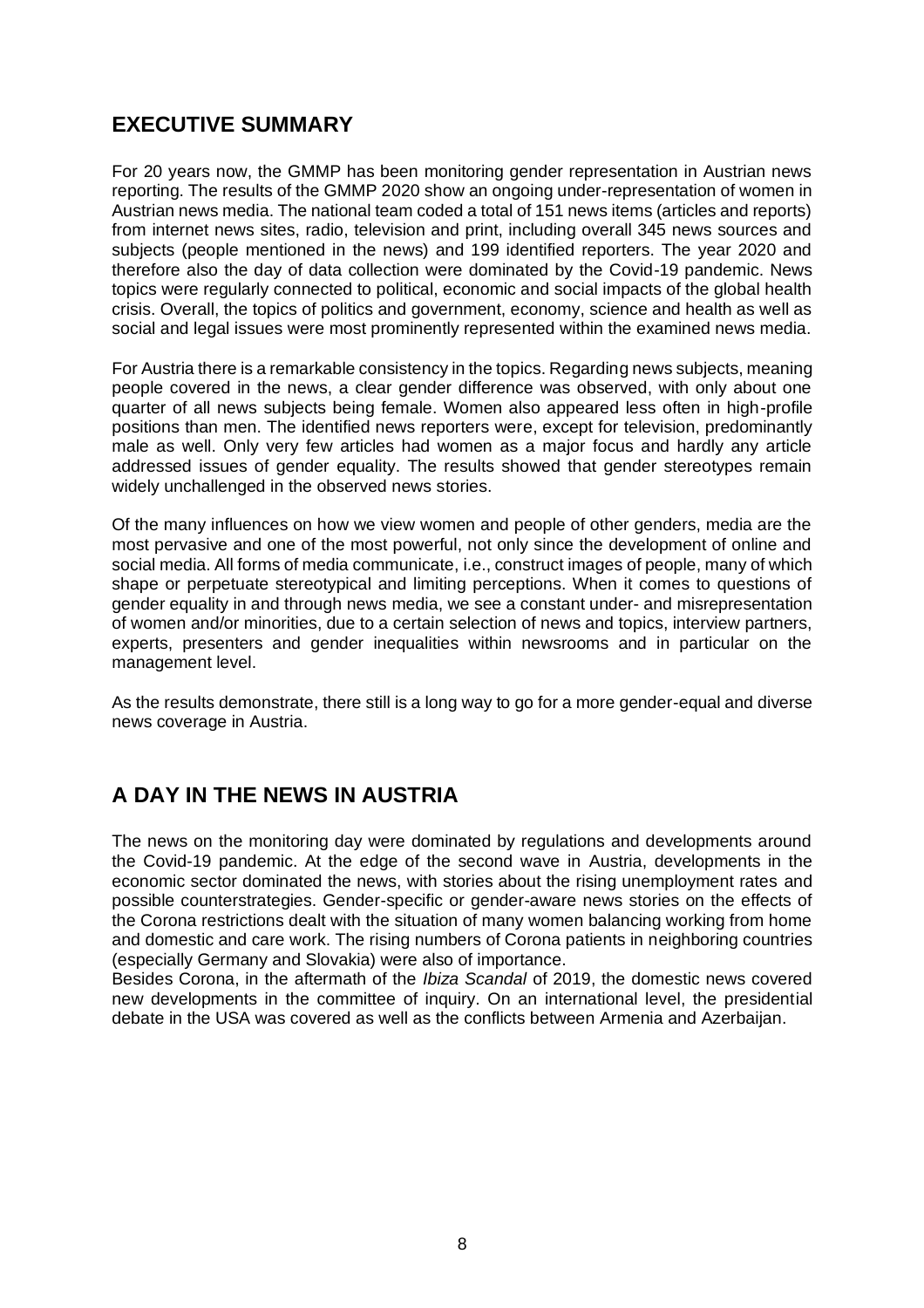# <span id="page-8-0"></span>**THE CONTEXT**

# **Country Background**

The Austrian media sector is largely characterized by two media organizations. In the broadcasting market, the Austrian public service media organization *ORF*, which is also the largest Austrian media organization, holds a share of 31.8% of the TV-market and 74% of the radio-market (2019). But being a rather small country, the private commercial TV-programs from Germany still dominate the market. National commercial TV-channels established themselves (*Puls4, ATV, ServusTV*), but still remain rather marginal with about 3% market share.

With the *Kronen Zeitung*, the second most important player in the Austrian media system, *Mediaprint* owns the newspaper which has dominated the Austrian Newspaper market for decades (27.2% coverage 2019), but *Mediaprint* is also well involved in the segment of quality press, with the *Kurier*. The second big player is the *Styria Medien AG*, owner of *Kleine Zeitung* and *Presse* among others. The concentration of the print market is regarded as very high.

This overall situation is also partly reflected in the online sector, with the websites of *ORF* (*orf.at*) and *Kronen Zeitung* (*kronen.at*) as the most-used news-related websites. However, a few other media organizations managed to establish themselves; i.e., *derstandard.at* as a quality news-focused website or *heute.at* and *oe24.at* with tabloid news.

The usage of news in a digitalized high-choice media environment in Austria can be characterized as still rather traditional, but with a steady and ongoing chance to more digital news sources. *Twitter* for example has hardly been used in Austria during the last years but has come to be a thriving news and information source within the past months.

# **Media monitored**

- **Newspapers**: The rationale for the selection of the newspapers *Kronen Zeitung* and *Der Standard* is that both represent the most read newspapers in Austria in the segment of tabloid news (*Kronen Zeitung*) and quality press (*Der Standard*). Furthermore, the *Kronen Zeitung* is the most read newspaper altogether.
- **Television**: We chose two of the main television news providers for Austria. *ORF2* is one of the two public service television channels, and the overall most-used news source in Austria<sup>8</sup>. Among the few national commercial television providers (Puls4, *Servus TV, ATV*) we opted for the *ATV news*, which is the most used among them.
- **Radio**: We selected the three most used radio channels in the segments of popular national, regional, and information and culture (*Ö3, Radio Niederösterreich* and *Ö1*). All of them belong to the Austrian public service media organization *ORF*.
- Internet: Based on the data of the Digital News Report for Austria<sup>9</sup>, which is also in line with the news-related ranking of alexa.com for Austria, we chose the most used online news websites regarding different media types, like public service media and quality news, tabloid news, more locally oriented news and digital-only offerings: *orf.at, krone.at, gmx.at, standard.at, kurier.at, heute.at, kleinezeitung.at* Except for *gmx.at*, which is digital-only (it provides mostly German news), this selection represents the online appearance of major national legacy news organizations. *Orf.at* is the online presence of the Austrian public-service media provider *ORF*; *krone.at* belongs to the tabloid *Kronen Zeitung*, Austria's largest newspaper. *Gmx.at* is actually a provider for email-accounts, but provides daily news as well; *standard.at* is the successful website of the Austrian quality newspaper *Der Standard*; *kurier.at* belongs to the newspaper *Der Kurier*, a provider of quality news; *heute.at* is the website of the

<sup>8</sup> Gadringer, S. Holzinger, R., Sparviero, S., Trappel, J., Gómez-Neumann, A. (2020). Digital News Report 2020. Detailergebnisse für Österreich. Fachbereich Kommunikationswissenschaft. Salzburg, Universität Salzburg. <sup>9</sup> Ibid.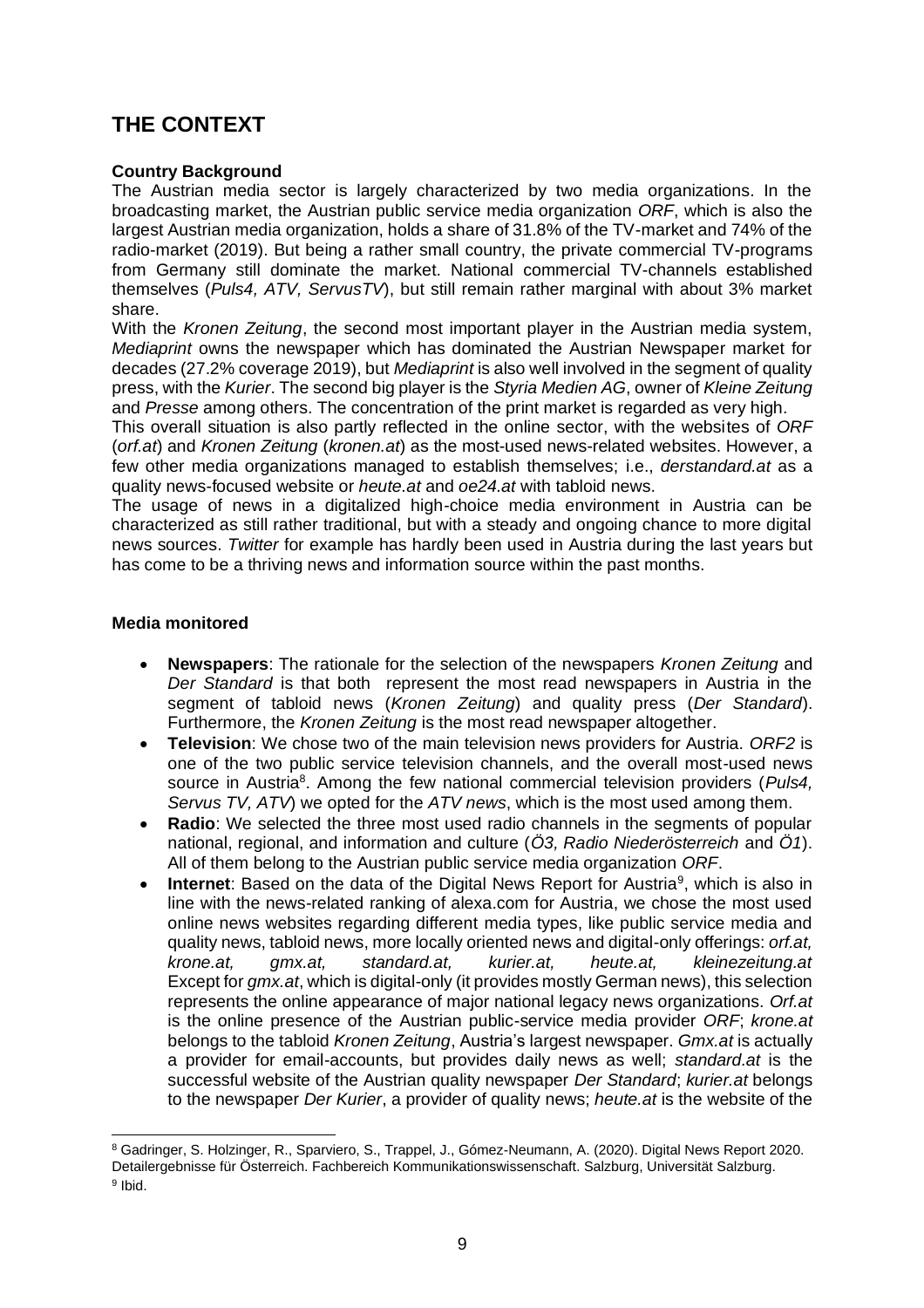tabloid newspaper *heute*; *kleinezeitung.at* is the website of the more locally oriented newspaper *Die Kleine Zeitung*.

• **Twitter**: We did not include Twitter because in Austria, it still does not act as an important news distributor. Over the last years, Twitter was only rarely used on a regular basis and it rather functions, for some news stations, as an occasional opportunity to post links from their news websites to specific articles. Austrian news stations do not use Twitter as a platform to share ideas or comments or to have a discussion with their readers. However, individual journalists do use Twitter as a platform for these purposes and, generally, Twitter is gradually gaining attention and influence in the Austrian media landscape.

# **The monitoring team**

The monitoring team consisted of five PhD candidates, four of whom are staff members from three different units (Media Use and Digital Cultures, Transcultural Communication, Media Politics and Media Economics) of the Communication Studies Department, and one team member of the interdisciplinary Doctorate School (DSP) *gender transcultural* at the Paris Lodron University of Salzburg, Austria. None of the team members had participated in the GMMP before. Two of the team members coded the TV and radio news items, while the other three coded the newspaper and Internet news items.

# **News items**

The monitoring team coded 29 newspaper articles, from which 14 stem from tabloid newspapers and 15 from quality press newspapers, and 87 news stories within the Internet sample. The broadcasting sample included 18 news stories on the radio, 5 stories on commercial television and 12 on public service television.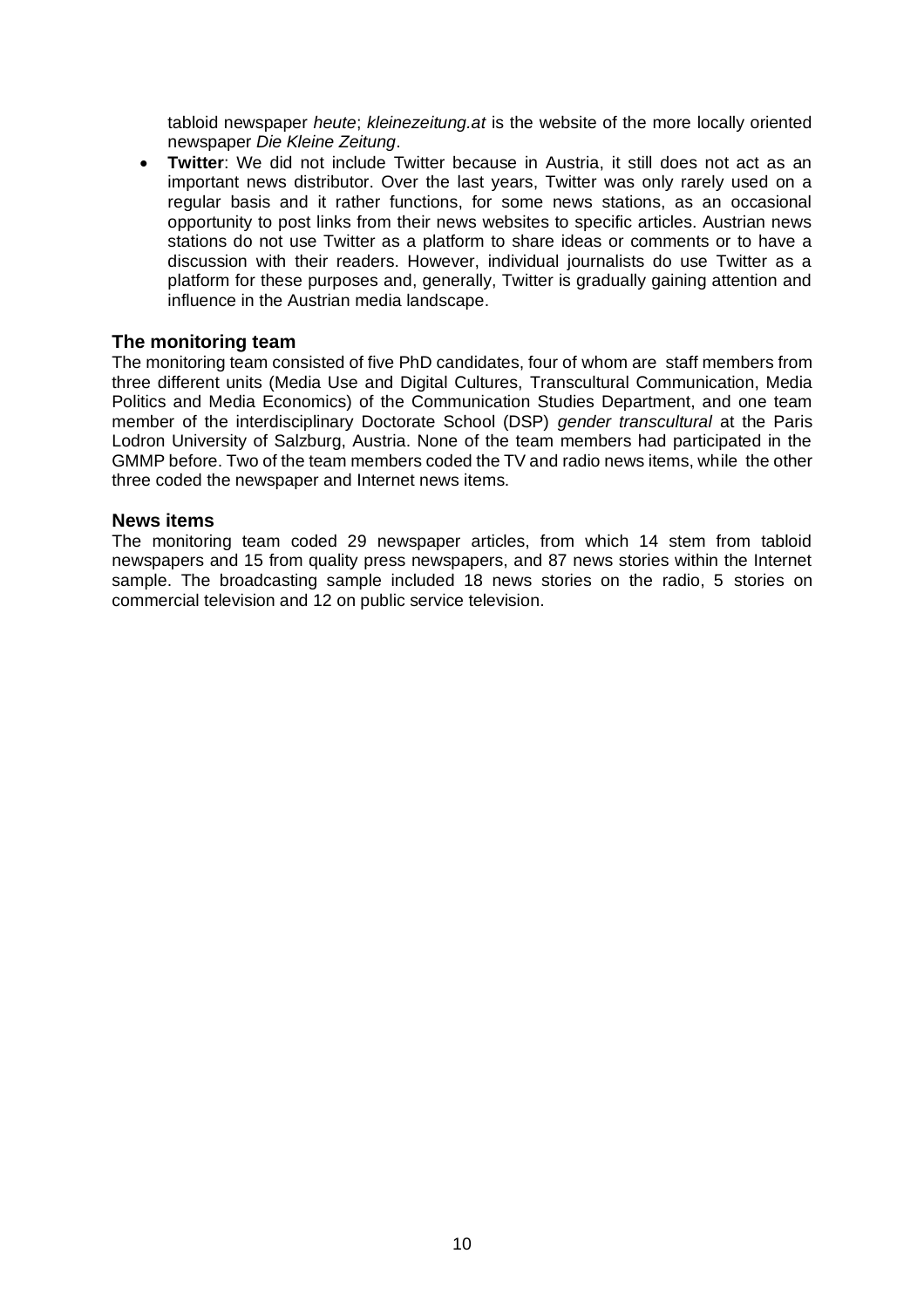# <span id="page-10-0"></span>**TOPICS IN THE NEWS**

The topics in the news were highly influenced by the Covid-19 pandemic and its outcomes for the Austrian economy. Due to the rising number of infections in the neighboring countries Germany and Slovakia as well as in Austria, news coverage on all examined news sources was mainly about the increasing rates of unemployment and the impact of the health crisis on the Austrian economy. The day of the data collection was further dominated by political topics such as the presidential debate in the US and conflicts between Armenia and Azerbaijan. Thus, a high number of the coded news items fell into the respective category of politics and government issues.

Apart from these two main topical areas, crime and violence were also relevant, although not to the same extent as politics and economy. For example, the category of crime and violence included news about the *Ibiza Scandal*. Other news stories covered science and health, which were mainly Covid-19 related or focused on celebrities, arts and media, sports or others.



**Figure 1: Major news topics in Austria by medium Base: Television (17), Print (29), Radio (18), Internet (87)**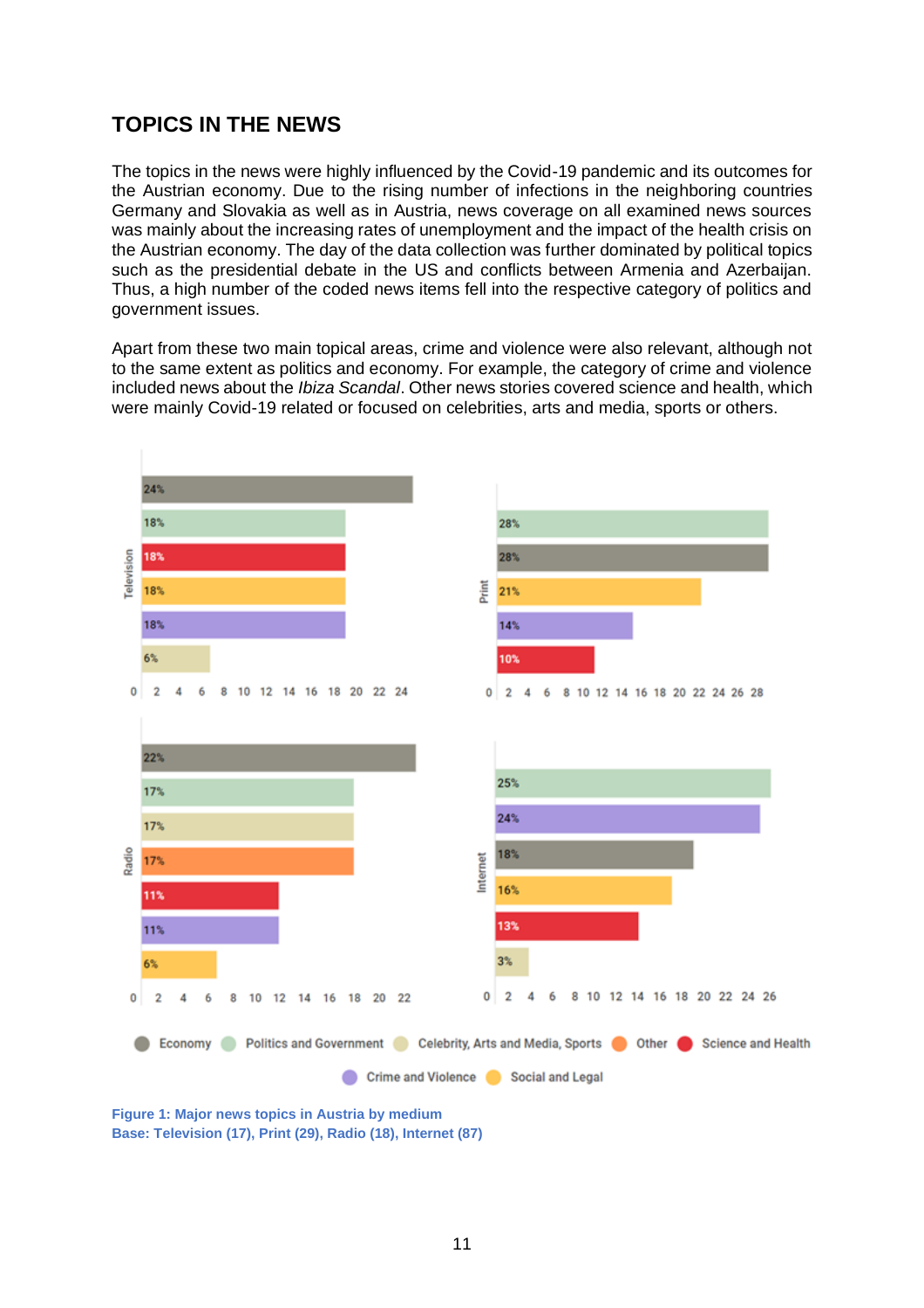Graphic 2 shows which topics were prevalent in Covid-19-related news coverage. As mentioned above, the pandemic influenced almost all areas of the covered news topics on the day of the data collection.

Overall, while the news mainly discussed the pandemic in the context of science and health issues, it was also centered in news items regarding economy, as well as social and legal issues throughout all channels examined.



**Figure 2: News Story related to Covid19, by topic and medium**

**Base: Television: Economy (4), Science and health (3), Social and Legal (3); Print: Science and health (3), Economy (8), Social and Legal (6), Politics and Government (8); Radio: Science and health (2), Social and Legal (1), Economy (4), Celebrity, Arts and Media, Sports (3), Politics and Government (3), Other (3); Internet: Science and health (11), Economy (16), Politics and Government (22), Social and Legal (14), Crime and Violence (21)**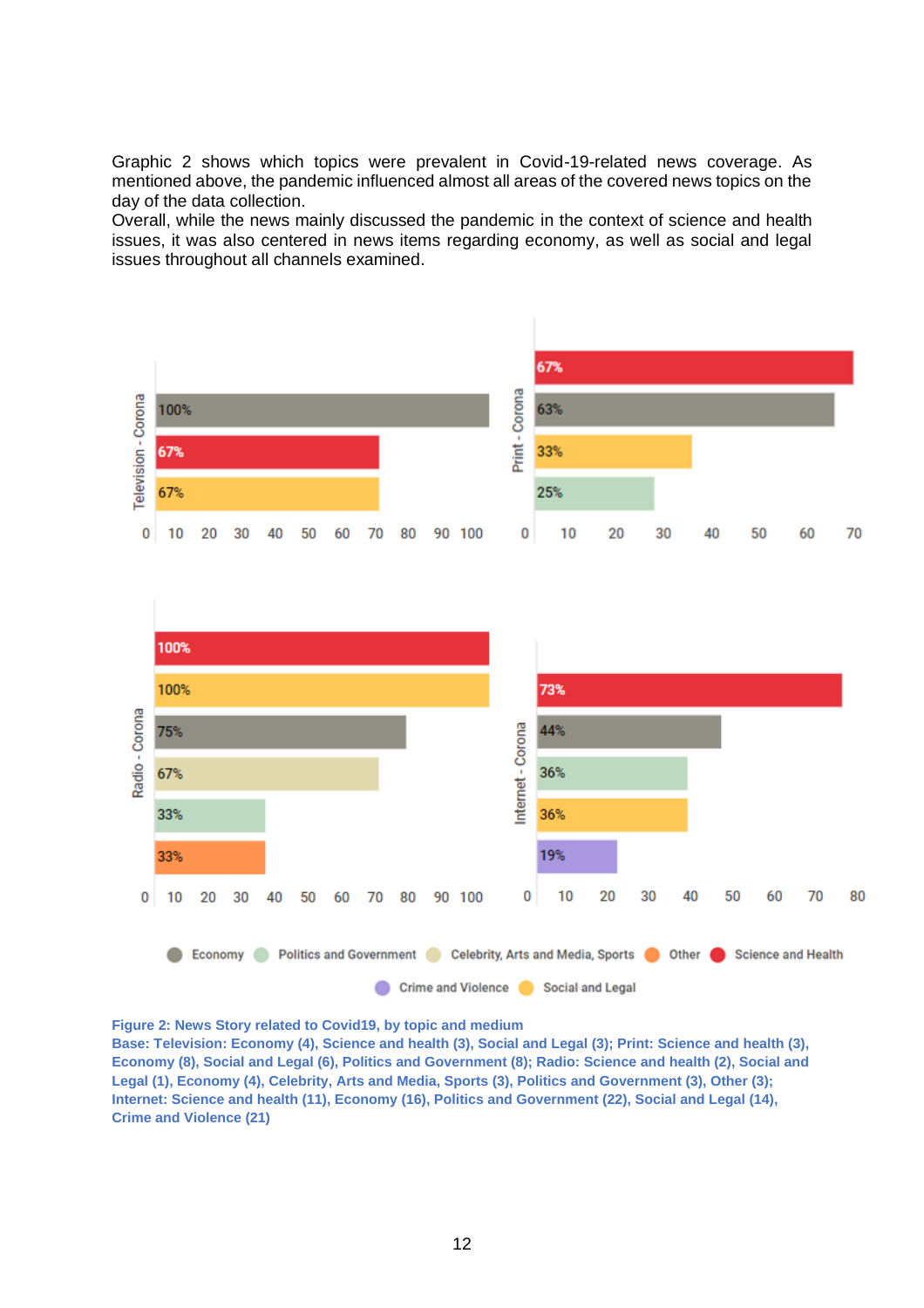# <span id="page-12-0"></span>**NEWS SUBJECTS AND SOURCES**

**Overall presence:** Out of a total of 345 news subjects only 91 were women. Overall, women account for 25% of the people appearing in news stories in traditional media (print, radio and television) and for 27% of the internet sample. Looking at the different types of media, the relation between female and male news subjects was most balanced in print with 28% female news subjects, followed by internet (27%) and television (26%). The media type with the lowest proportion of female new subjects was radio (12%).

The major topics politics and government as well as economy had a vast majority of over 70% of news subjects being male. News stories about crime and violence showed a similar split with slightly over 20% of female news subjects. Although men dominated most topics, there are some notable differences between traditional news media and internet news media. The largest difference in percentage could be found in social and legal news stories, where 17% of the news subjects in traditional news media (print, radio and television) and 43% in internet news media were female. However, this gap can be explained by the small total number of stories in this field in traditional news media. A similar contrast can be observed in news reports related to science and health as well as celebrity, arts and media, sports, whose significance, again, is limited by the low total number of examined stories. In multimedia web components, female news subjects (32%) were slightly more represented than men (29%).

**Functions in the stories:** Women appeared less often in high-profile positions than men. In print, radio and television news stories, only 6% of experts commenting on a topic and 28% of spokespersons were female. While the proportion of female spokespersons is relatively similar in internet news stories (27%), female experts are much more represented online with 37% or 11 news subjects.

Slightly more than 20% of politicians or members of parliaments appearing in the examined news items, and one third of government employees and public servants were female. At the same time, women accounted for 60% of office or service workers or non-management workers. However, this split may again be explained by the overall small number of news subjects and sources in this field. The only person identified as a homemaker or parent was female. Two retirees were also women.

**Portrayal as victims/survivors:** The portrayal of victims showed very limited results. In two cases, women were identified as victims of domestic violence, rape or murder. They account for the total number of people portrayed as victims. One male news subject was referred to as a survivor of domestic violence, rape or murder.

**Identification by family status:** In the observed news media, 12% of female and 3% of male subjects were identified by their family status. This gap is lower in internet news media with 8% of women and 8% of men being identified by their family status.

**Special questions:** The special questions defined for Austria showed very clear results. In none of the observed news media reports was a news subject identified as being a member of a religious minority, as having a disability or as being an immigrant or refugee. However, previous studies have shown that marginalized groups are generally less likely to appear as subjects in news media.<sup>10</sup>

<sup>10</sup> Fleischmann, A. (2016). *Frauenfiguren des zeitgenössischen Mainstreamfilms*. A Matter of What's in the Frame and What's Out. Wiesbaden: Springer VS.

Prommer, E., Linke, C. (2019). *Ausgeblendet: Frauen im deutschen Film und Fernsehen*. Köln: Herbert von Halem Verlag.

Thiele, M. (2015). *Medien und Stereotype.* Konturen eines Forschungsfeldes. Bielefeld: transcript.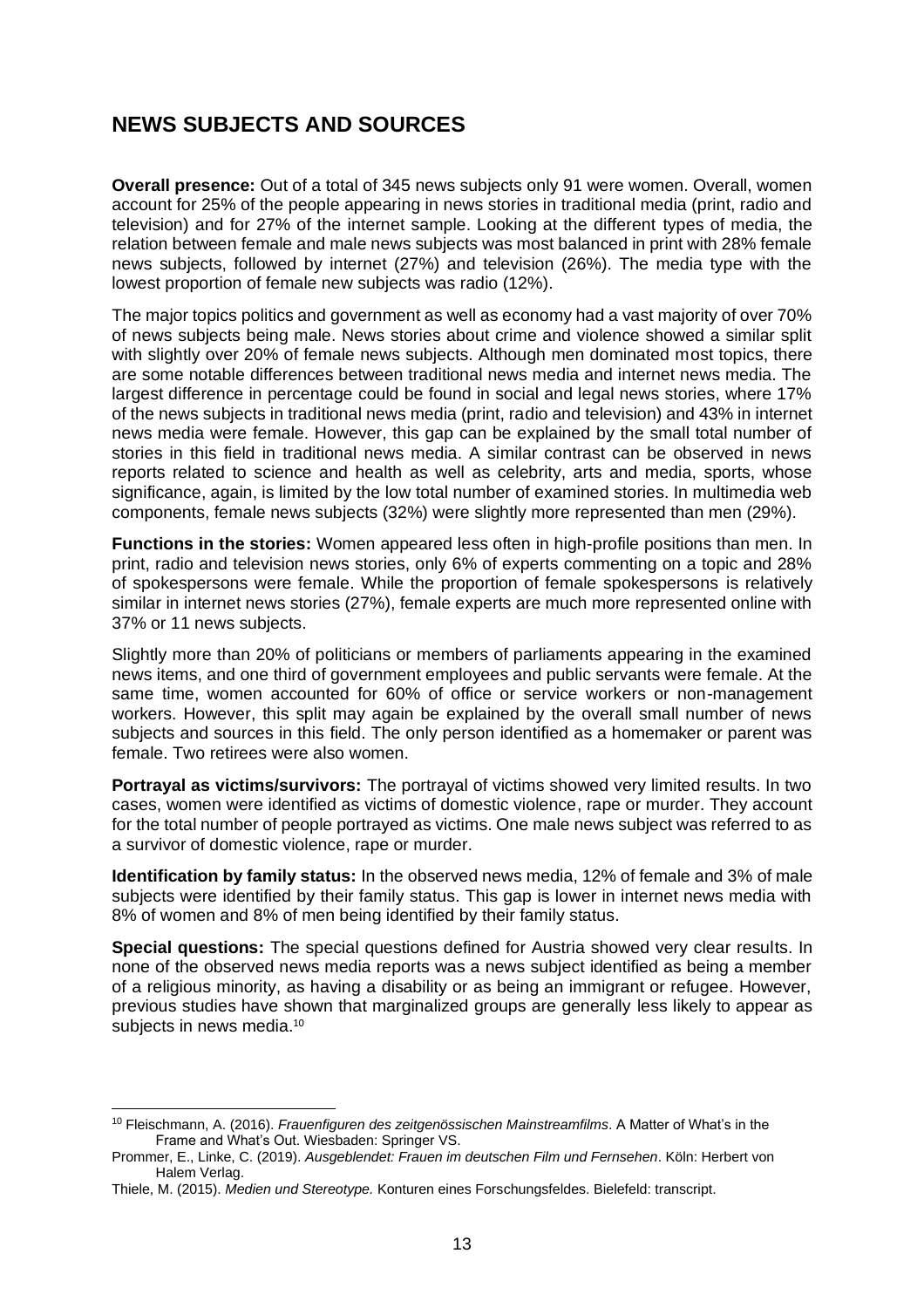

**Figure 3: Overall presence of women in news in Austria**

**Base: Print, Radio, Television: Science and health (10), Celebrity, Arts and Media, Sports (3), Economy (36), Crime and Violence (17), Politics and Government (24), Social and Legal (12); Internet: Social and Legal (37), Politics and Government (86), Economy (32), Crime and Violence (60), Science and Health (11), Celebrity, Arts and Media, Sports (13)**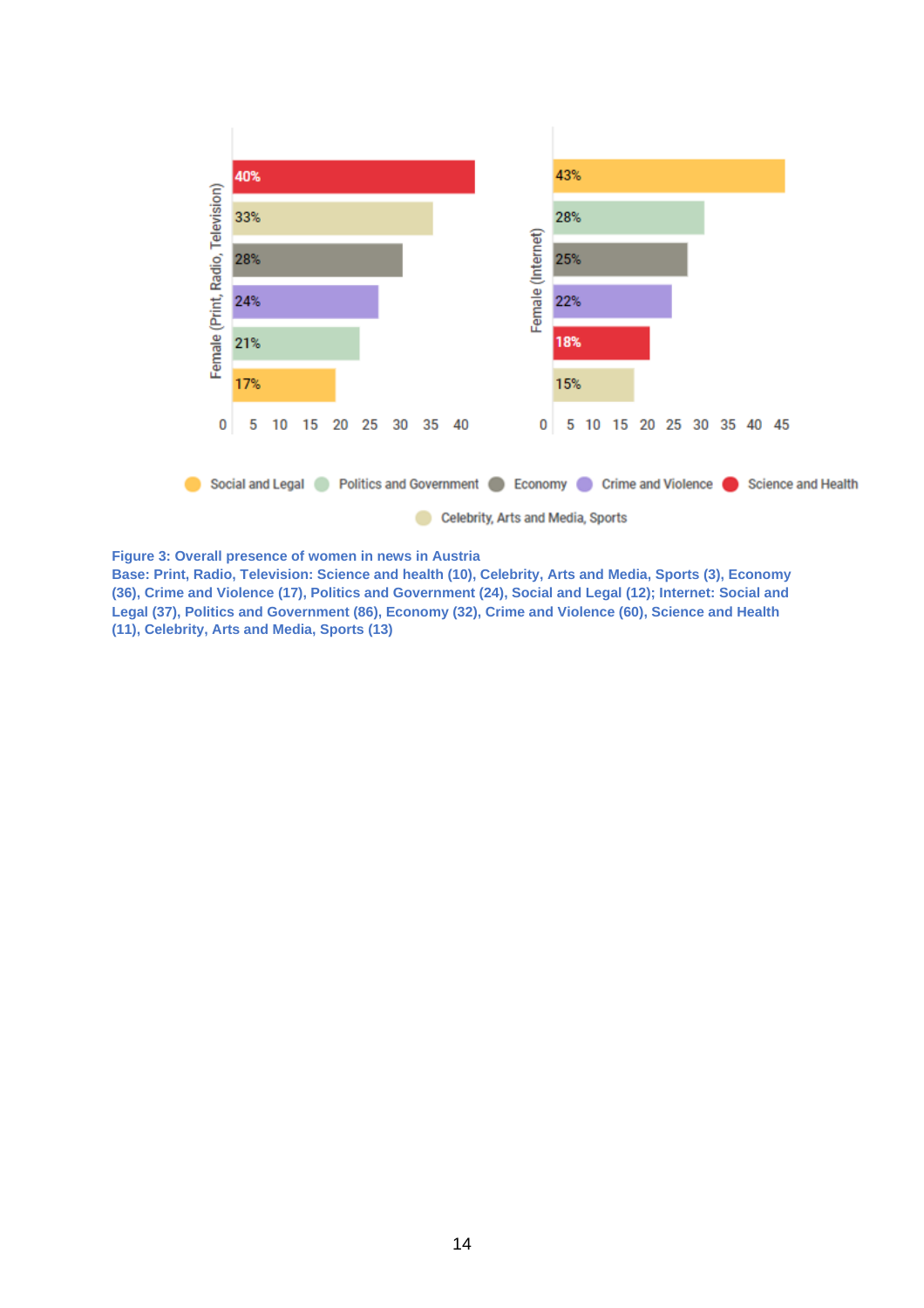# <span id="page-14-0"></span>**JOURNALISTS AND REPORTERS**

**Overall reporters and presenters:** Six (33%) of the people who could be identified as authors of newspaper articles were women. However, 11 of 29 articles were published without a name in the byline. On the two monitored commercial TV stations, 28 female reporters, announcers and presenters appeared – a majority of 70% compared to the 12 men that were present. In the monitored radio stations, the 15 women accounted for 47% of the staff.

**Reporters, by scope in all monitored media:** In 33 of 85 cases, reporters could be identified as women. Women (13 cases or 62%) reported more often on stories with a national scope than on foreign or international topics (7 cases or 33%). Out of five local stories, four were provided by men. The only sub-regional or regional story was also covered by a male reporter.

**Reporters, by major topic:** The share of female reporters identified in the sample (n=21) was evenly distributed among media reports on politics and government, economy as well as 'social and legal' (each 5 cases or 24%). However, men (n=31) were more likely to cover the topics of economy (32%) and crime and violence (23%).



**Figure 4: Reporters, announcers and presenters in Print, Radio and Television in Austria Base: Print (18), Radio (32), Television (40)**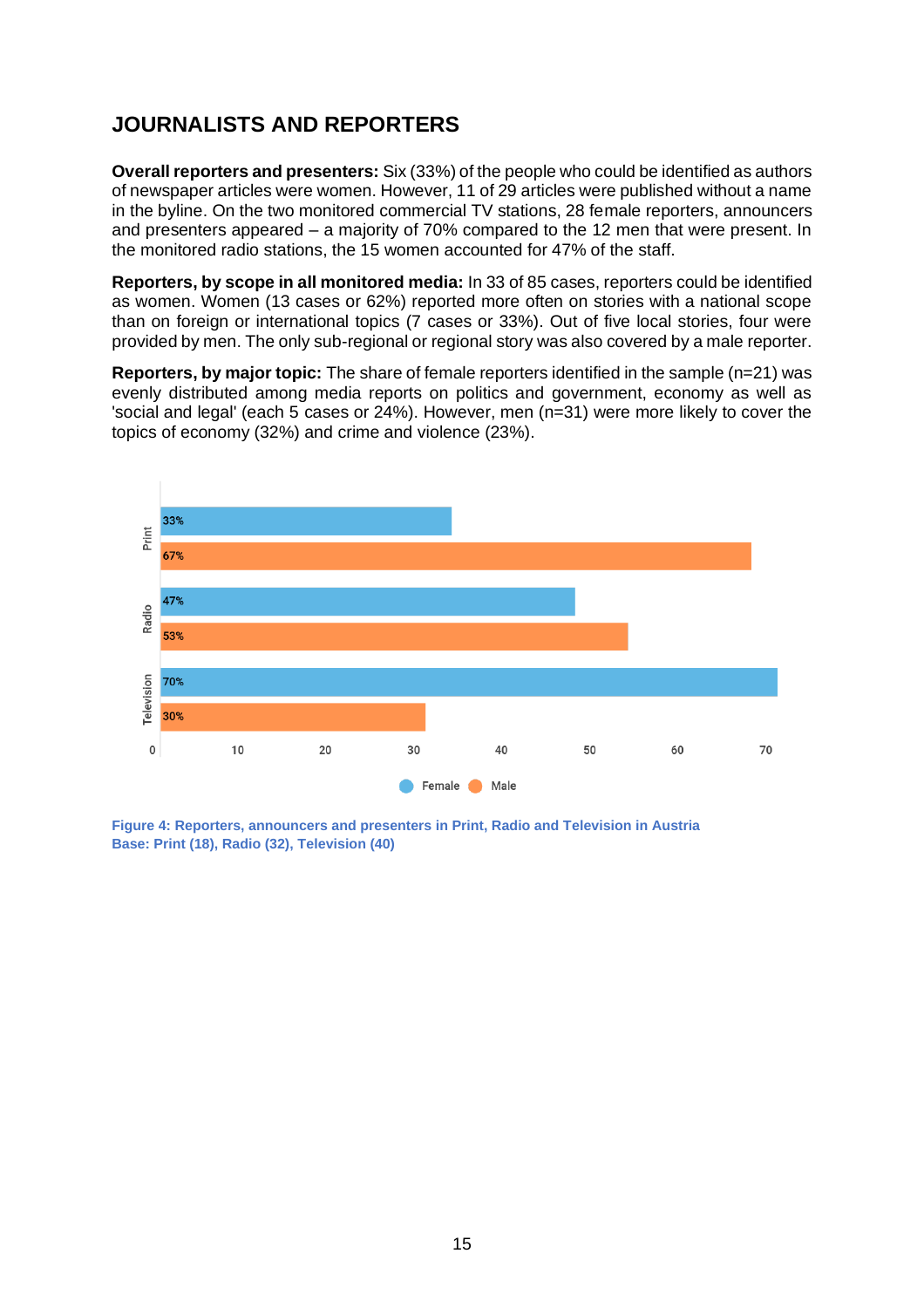# <span id="page-15-0"></span>**JOURNALISTIC PRACTICE: ON WOMEN'S CENTRALITY, GENDER STEREOTYPES AND RIGHTS-BASED REPORTING**

**News stories with a central focus on women**: Only 9% of 64 news stories (categorized by major topic) in traditional media centrally focused on women. Women were only rarely the central focus of news stories about politics and government (14%), economy (13%), crime and violence (11%), and social and legal issues (10%). They were never in the spotlight in stories on science and health as well as in celebrity, arts and media, and sports issues. In internet news stories, 11% of the observed articles had women as a central focus.

**Gender equality:** In traditional news media, none of the covered news stories made reference to issues of gender equality, legislation and policy. In internet news media, 2% of news stories focused on gender equality and HR policies. One of 21 stories related to politics and government and one of three stories in the field of celebrity, arts and media, sports had issues of gender equality as a central focus.

**Stereotypes:** In none of the observed news stories could we find gender stereotypes being challenged, despite some efforts for gender-aware news reporting (see case studies, pages 18ff.)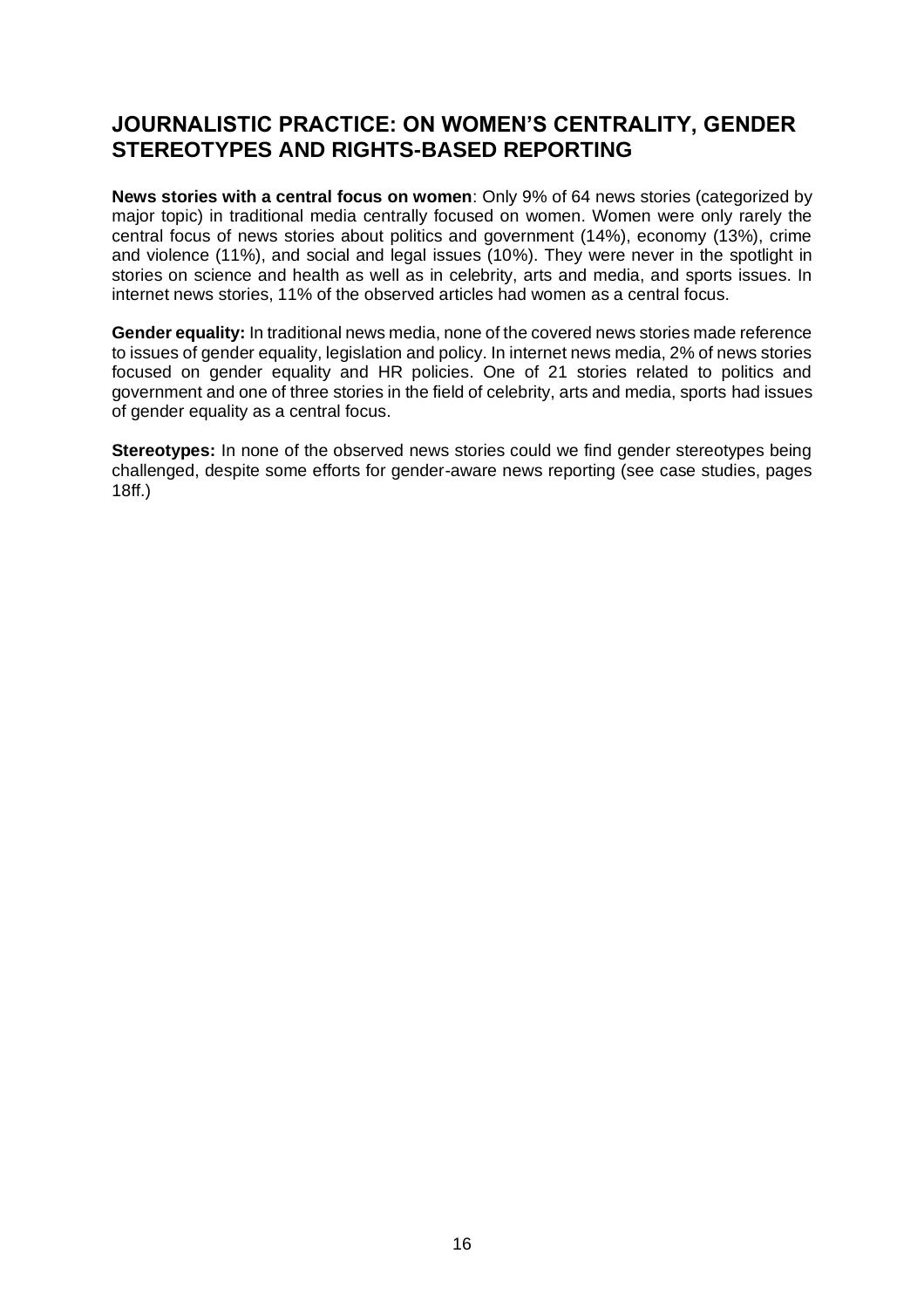# <span id="page-16-0"></span>**FOCUS ON COVID-19 NEWS**

As the discussion on remarkable results already showed, Covid-19 has been and still is one of the most mentioned topics. Regarding the complete set of stories that covered the pandemic, there is a tendency of a nearly balanced gender ratio. Although some of the base figures are rather low with respect to Covid-19 news items where the gender of the respective journalist was apparent, it may be interpreted that the topic of crime and violence is slightly more often presented by female reporters and that social and legal issues are clearly more often covered by female reporters.





**Missing percentages: Gender specification: Do not know; Base: Social and Legal (11), Crime and Violence (6), Celebrity, Arts and Media, Sports (8), Science and Health (35), Economy (49), Politics and Government (9)**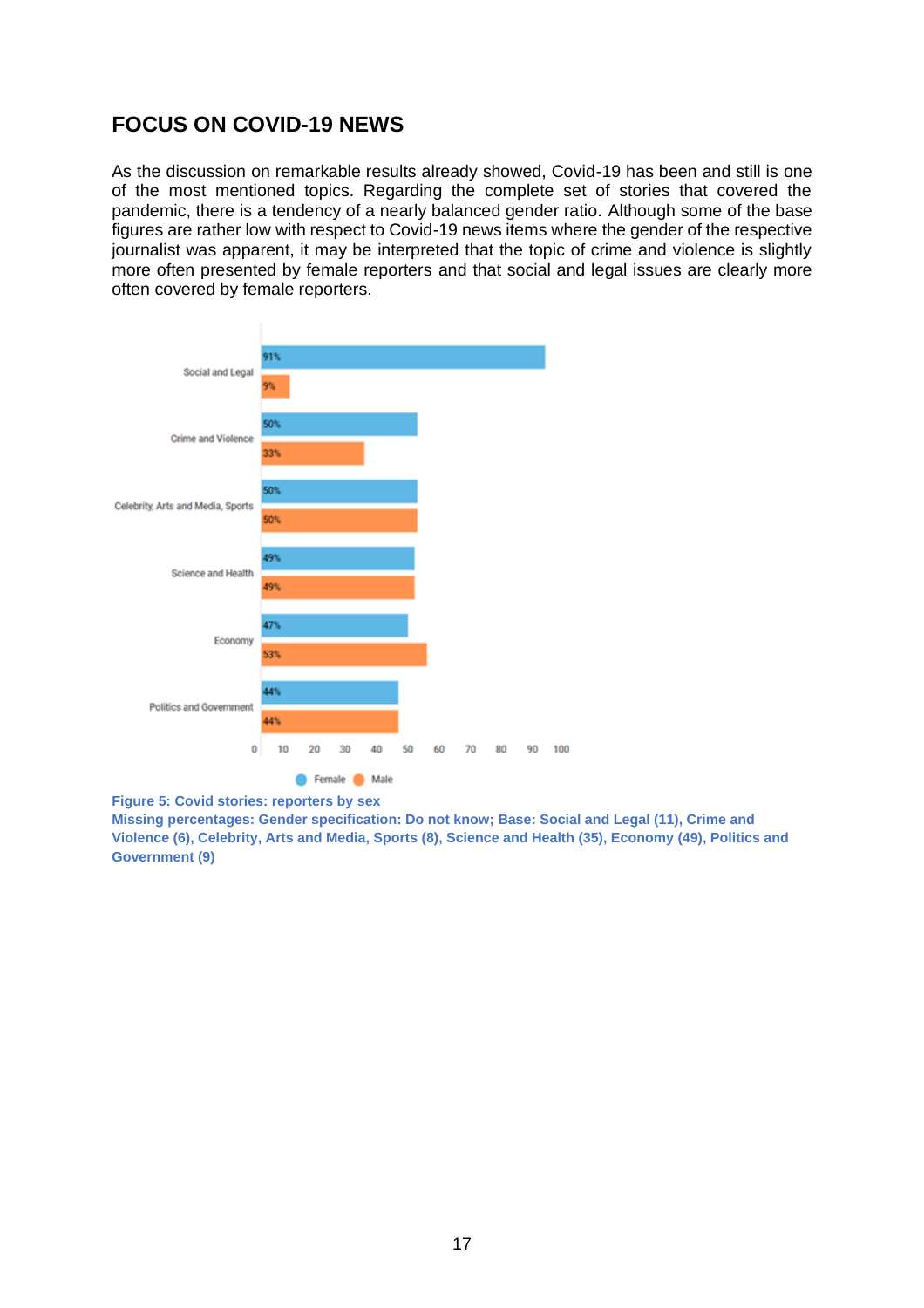# <span id="page-17-0"></span>**CASE STUDIES**

In the Austrian news media sample, there are still blatant stereotypes to be observed, in areas such as the visual presentation of articles. For example, one article deals with the lack of legal youth protection measures concerning porn websites. The article itself is written in a sober style, focusing solely on the legal aspects. However, the visual component of the article is a photograph of a woman depicted in a sexualized manner, and since the photograph is also cropped, she is objectified. In another article, the job market is represented by tiny human figures, but only the male figures are pictured as having actual jobs (construction worker, men with briefcases), while the women are just standing around wearing dresses.

There is a growing tendency in the usage of gender-neutral and gender-sensitive language (for example, in the German language, "team" instead of "Mitarbeiterinnen und Mitarbeiter" or "Forscher\*innen" instead of "Forscher"), but it is still rather rare within Austrian news coverage. There was one article on the everyday effects of the Covid-19 pandemic and the additional burden on families, especially on working (single) mothers, that raised awareness about the unequal working arrangements within working couples with children. A disproportionate share of unpaid labor at home (childcare, housework) is carried out by working women compared to their partners, therefore, the current Covid-19 pandemic affects women's and men's lives differently.

However, other articles or radio reports on the same or similar topics fail to recognize or acknowledge gender-based issues. For example, in one article, the definition of the economically more vulnerable groups that suffer particularly due to the pandemic, only refers to age-specific challenges for people on the job market. In another radio report, social aspects of the economic effects of the pandemic are completely ignored, talking about "redundancies" or "waves of insolvencies".

In the following, we would like to present two articles in detail, one of which we considered gender-aware, and the other to be gender-blind. Both articles are from the same quality newspaper (*Der Standard*) and were published online.

# **Case Studies, Example 1: A story that is gender-aware**

**Title:** *Homeoffice: Das Zuhause ist für Frauen das schlechtere Büro* (Working from home: The home as an office is worse for women)

# **Publish online on:** DerStandard.at

# **Summary:**

This article presents the findings of a survey (1.353 people, 78% women, 22% men) that was carried out by a female economist and her team from Vienna University of Economics and Business. The survey shows that the first Covid-19 lockdown (during spring 2020 in Austria) including school closures, working from home, etc. have placed an additional burden on families, especially on working (single) mothers.

#### **Analysis:**

The article raises awareness about the unequal working arrangements within working couples with children. A disproportionate share of unpaid labor at home (childcare, housework) is done by working women compared to their partners, therefore the current Covid-19 pandemic affects women's and men's working lives differently. Apart from the critique on the current working arrangements among families, the authors of the study stress the need for the expansion of public childcare services.

The journalist uses gender-neutral ("team") or gender-sensitive language ('"orscher\*innen"), which is rather rare within Austrian news coverage. The article can be read as a critique of current gender roles, gendered norms in Austria.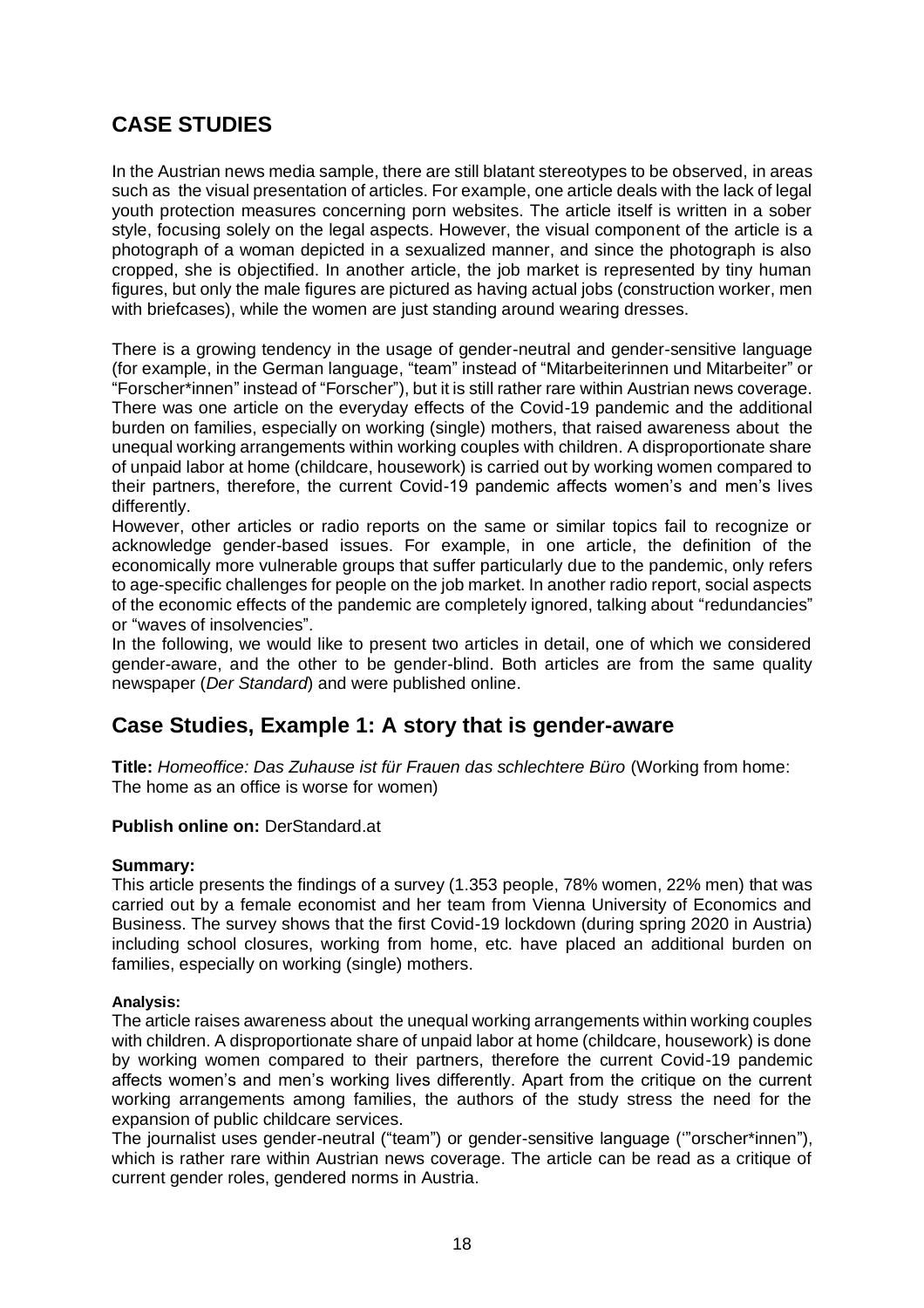The chosen pictures in the news story (see below) need to be looked upon critically: On the right side, we see a woman at work; we see the woman from behind, sitting in a tiny room in front of two computer screens. The small room seems rather dark, without a window, filled with work non-related stuff (barbells, boxes). This picture reinforces the fact that the "home office" situation for women is more than challenging, with children at home. The image on the right side shows a child in its room (illuminated in pink from the pink curtain), jumping on their bed, wearing a fairy-like dress with wings. This image conveys more subtle stereotypes, i.e., the cliché that all girls like pink and like to dress up as fairies.



| <b>MEDIA ACCOUNTABILITY SCORECARD</b>                                             |                                                                                                 |                 |                                                                                   |  |
|-----------------------------------------------------------------------------------|-------------------------------------------------------------------------------------------------|-----------------|-----------------------------------------------------------------------------------|--|
| A: Excellent B: Good                                                              |                                                                                                 |                 |                                                                                   |  |
| C: Fair D: Weak E: Poor                                                           |                                                                                                 |                 |                                                                                   |  |
| GMMP                                                                              |                                                                                                 |                 |                                                                                   |  |
| Professionalism<br>Story is fair, accurate and<br>balanced from a gender equality | Rights-based approach Story<br>clearly highlights the human<br>and/or women's rights dimensions |                 | Respect for Freedom of<br>Expression<br>Story contains the views,                 |  |
| perspective                                                                       | of the issue                                                                                    |                 | perspectives and concerns of<br>women as well as men, told in<br>their own voices |  |
| X Good, 4<br>$\Box$ Fair, 3                                                       | $\Box$ Good, 4<br>X Fair, 3                                                                     |                 | $\Box$ Good, 4                                                                    |  |
| $\Box$ Weak, 2                                                                    | $\Box$ Weak, 2                                                                                  |                 | $\Box$ Fair, 3                                                                    |  |
| $\Box$ Poor, 1                                                                    | $\Box$ Poor, 1                                                                                  |                 | X Weak, 2<br>$\Box$ Poor, 1                                                       |  |
| Total points: 9_____                                                              |                                                                                                 |                 |                                                                                   |  |
| $A: 10 - 12$ points                                                               |                                                                                                 |                 |                                                                                   |  |
| $\mathbf{B}$ : 9 – 10 points                                                      |                                                                                                 | <b>GRADE: B</b> |                                                                                   |  |
| $\mathbf{C}$ . 7 – 8 points                                                       |                                                                                                 |                 |                                                                                   |  |
| $\mathbf{D}$ 5 – 6 points                                                         |                                                                                                 |                 |                                                                                   |  |
| $\mathbf{E}$ : 3 – 4 points                                                       |                                                                                                 |                 |                                                                                   |  |

<sup>11</sup> EPA / SERGEI ILNITSKY; https://www.derstandard.at/story/2000120329157/homeoffice-das-zuhause-ist-fuerfrauen-das-schlechtere-buero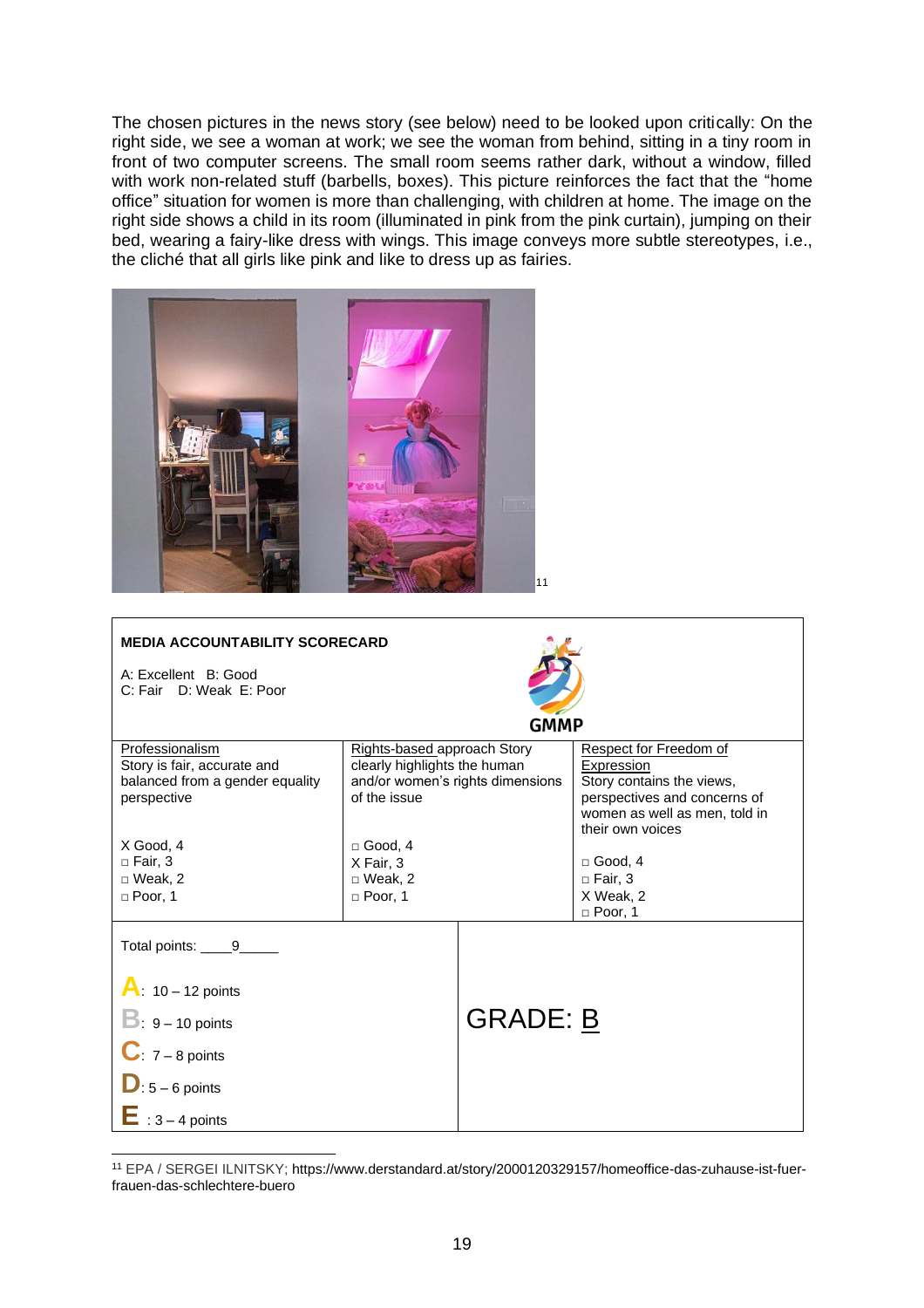# **Case Studies. Example 2: A story that is gender-blind**

**Title:** *Corona-Krise bedroht Wohlstand der Österreicher massiv* (Corona crisis threatens prosperity of Austrians massively)

#### **Published online on:** DerStandard.at

#### **Summary:**

The news story reports on the consequences of Covid-19 on the Austrian economy, summarizes findings from the prosperity report published by the Viennese Chamber of Labor.

#### **Analysis:**

Three experts from the Austrian Chamber of Labor ("Arbeiterkammer") are interviewed: two women, one man. Nevertheless, the female journalist only uses the male form in the entire article instead of gender-sensitive language ("Experten", '"tatistiker"). Beyond that, the male expert is cited more often than the two women altogether (male expert: four direct quotations, female experts: one statement each).

The male expert (Marterbauer) is quoted with the statement that the crisis primarily affects economically more vulnerable groups without specifying who these groups are. The photo caption (stating: "Young people have difficulties being integrated into the labour market. Others who lose their jobs may not even manage a re-integration at all without appropriate retraining") refers to the age-specific challenges and discrimination on the job market. 'Gender'-specific effects are not elaborated in the article, even though women are at greater risk of job loss, (old-age) poverty etc.

It is striking that a female perspective is mentioned only once in the entire article, when one of the female experts (Hruska-Frank) claims for adequate payment for the female employees ("Leistungsträgerinnen"), speaking here particularly of women's job situations.

Additionally, the chosen picture (see screenshot below) creates the impression that the business world is still (predominantly) a men's world. The picture shows a "Scrabble" game board with the words "economy" ("Wirtschaft") and "jobless" ('"rbeitslos") and ten small figures on it, whereof eight were identified as male (two construction workers, businessmen, holding briefcases in their hands, talking on the phone, …), and only two as female (wearing skirts, not in a professional role).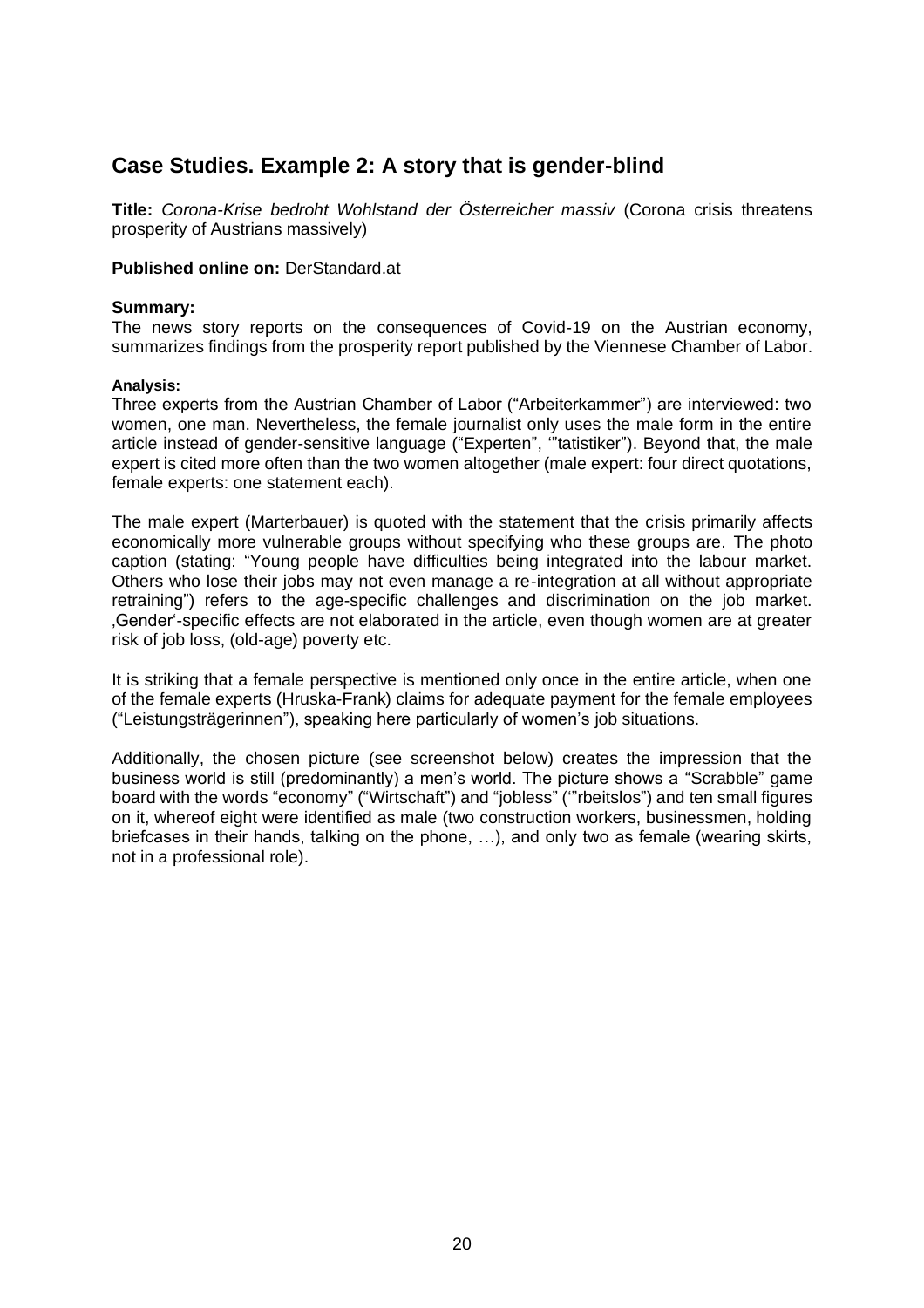zum zweiten Quartal 2019.



Die hohe Arbeitslosigkeit ist derzeit das größte Problem, das weitere nach sich zieht.

 $12$ 

#### **MEDIA ACCOUNTABILITY SCORECARD** A: Excellent B: Good C: Fair D: Weak E: Poor **Professionalism** Story is fair, accurate and balanced from a gender equality perspective  $\Box$  Good, 4  $\square$  Fair, 3 X Weak, 2 □ Poor, 1 Rights-based approach Story clearly highlights the human and/or women's rights dimensions of the issue □ Good, 4 □ Fair, 3 X Weak, 2 □ Poor, 1 Respect for Freedom of **Expression** Story contains the views, perspectives and concerns of women as well as men, told in their own voices  $\Box$  Good, 4  $\square$  Fair, 3 X Weak, 2  $\Box$  Poor, 1 Total points: \_\_\_\_\_6\_\_\_\_\_\_ **A**: 10 – 12 points **B**: 9 – 10 points  $C: 7 - 8$  points  $D: 5 - 6$  points  $\mathbf{E}$  : 3 – 4 points GRADE: D

<sup>12</sup> https://www.derstandard.at/story/2000120339650/corona-krise-bedroht-wohlstand-der-oesterreicher-massiv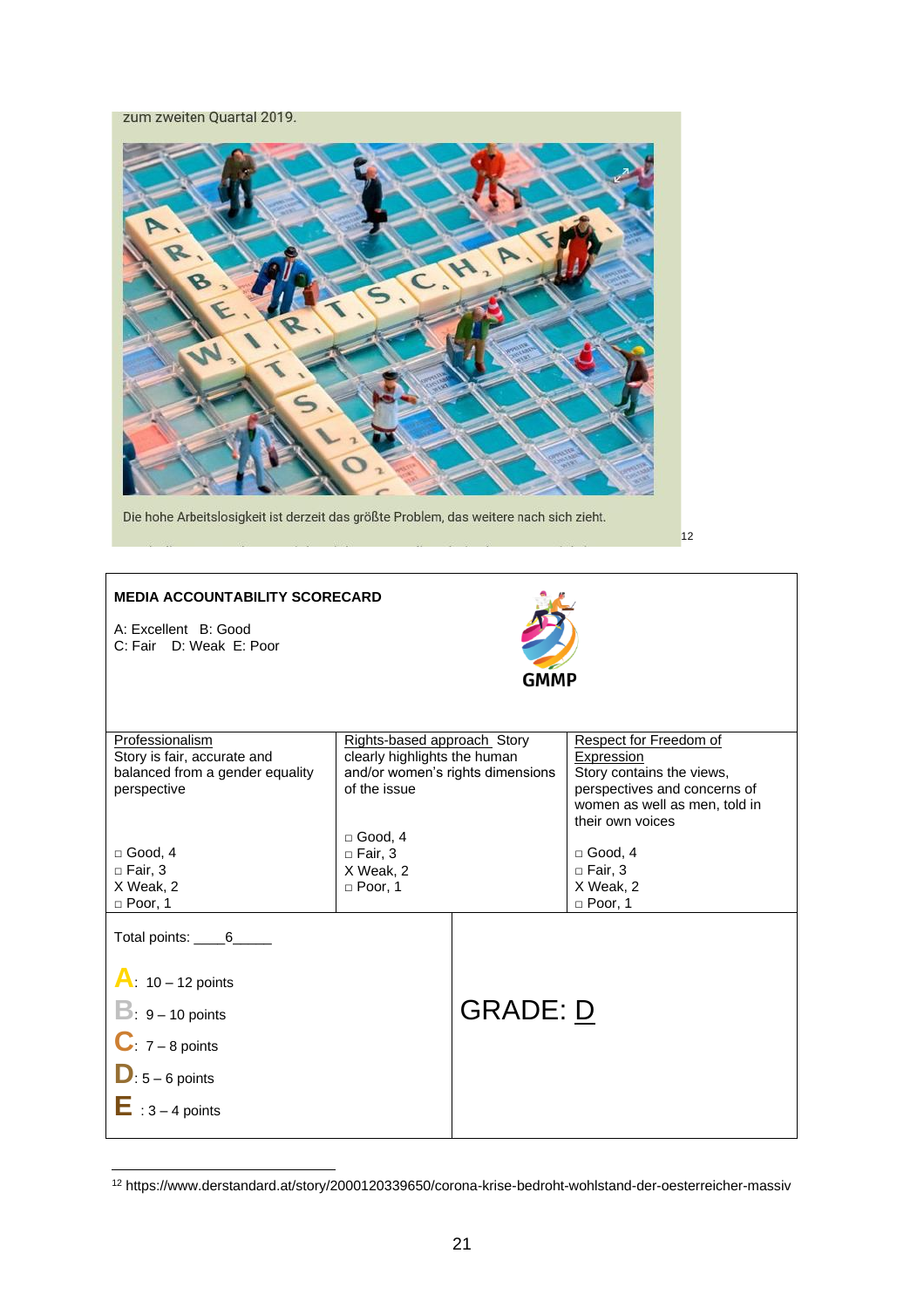# <span id="page-21-0"></span>**SUMMARY AND CONCLUSIONS**

The 2020 GMMP is dominated by news around the pandemic. The effects and ongoing developments around Covid-19 influenced all of our lives and found its way into all news topics. In this year's monitoring for Austria, the most present news topics were politics and government and economy in all media channels that we examined. However, there was no particular focus on gender in the news coverage of the pandemic.

The analyzed day in the news of Austria is contextualized in a still rather traditional media landscape, with the Austrian public service media *ORF* being the dominant actor in the TV and radio-sector and the tabloid *Kronen Zeitung* as the main newspaper. While the *Kronen Zeitung* is known for a rather gender stereotypical reporting, the *ORF* actively tries to tackle the issue of gender inequality in media content as well as in its news rooms. Even in general, gender ratios in Austria's newsrooms are becoming balanced, but not in the upper management positions. Furthermore, within news reporting in Austria, it can by no means be assumed that there is a balanced gender representation of gender, which is also very well documented by previous GMMP studies.

The results of the GMMP 2020 showed that women were underrepresented in news media stories. Out of a total of 345 news subjects only about a quarter of the people appearing in news stores were female. The major topics of politics and government as well as economy had a large majority of news subjects being male. While the relation of female and male news subjects was best in print (28%), the media type with the lowest proportion of female news subjects was radio (12%). Overall, women appeared less often in high profile positions than men. However, some results are limited by the low total number of news stories in specific categories. The portrayal as victims or survivors showed very limited results with two cases where women were identified as victims of domestic violence, rape or murder. In the observed media, 12% of female and 3% of male subjects were identified by their family status. Regarding the special questions, the outcome was limited: In none of the observed media reports was a news subject identified as a religious minority, as having a disability or as an immigrant or refugee.

At the level of media production, most of the identified reporters in newspaper articles (67%) and radio reports (53%) were male. An exception here is television, where 70% of reporters and presenters were female.

From a qualitative perspective, there were only a few articles that either tackled or reinforced gender stereotypes, and among these, the gender issues were not always perfectly obvious. The gender stereotypes found in our sample were mostly in the form of article photos (see also above in the case studies) and less within the article texts. The striking results are rather found in the overall numbers.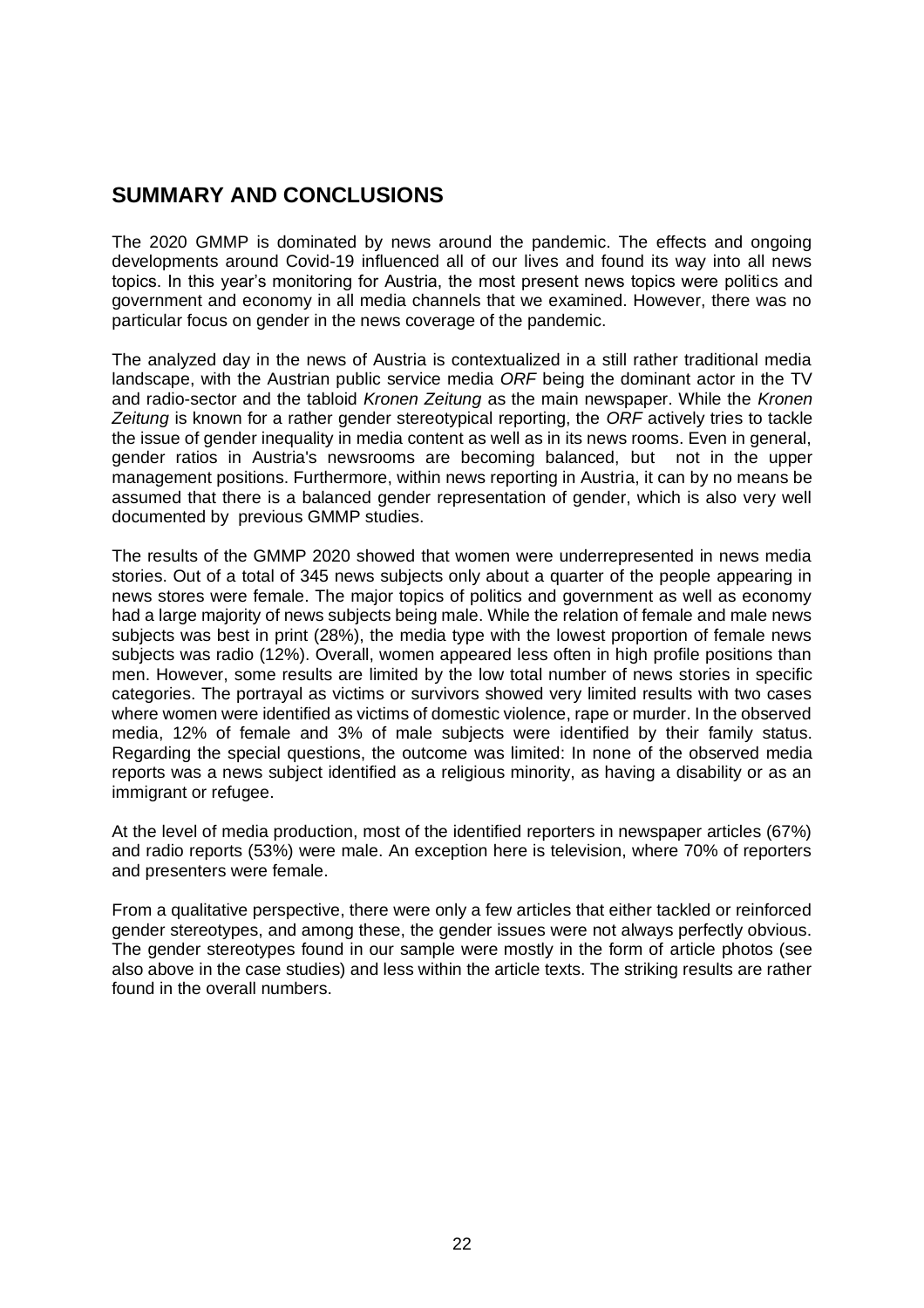# <span id="page-22-0"></span>**RECOMMENDATIONS AND ACTION PLAN 2021-2025**

Based on the results of the GMMP 2020, we suggest further steps for the Austrian media landscape on the levels of regulatory measures, media organizations and news production. It is important that diversity in newsrooms and reporting does not only include so-called gender balance which often results in tendencies towards a binary, male-female balance, but also diversity concerning age, class, gender identity, religion, migrant background and disability.

#### **Regulatory measures**

One approach in media policy to achieve a balanced gender representation in news coverage would be to connect public funding for the media to corresponding criteria.

There is a debate in Austria that seeks to link public press subsidies, as well as other media funding (funding for digital transformation, special Corona funding), to the quality of media content. One feature of these quality requirements must then also be the establishment of diversity in the newsrooms and their reporting. In this way, media policy incentives could be created to overcome the imbalances in gender representation that still exist in Austria.

#### **Media companies**

On the level of the respective media organizations, leadership that demonstrates commitment to gender equality and diversity, to including women, transgender people and non-binary people at all levels of media production and in the media content, is fundamental to promote gender-egalitarian (mediated) realities.

Longstanding issues, such as gender pay gaps, gender-based discrimination in recruitment and employment, more flexible work/part time for people with children need to be addressed.

Action is required to ensure that equal pay is enforced, to reach the highest possible standards of transparency and fairness. Research shows that the use of gender quotas in recruitment is an effective measure to redress gender imbalances within media organizations. Extending access to mentoring programs and networking opportunities to women is also recommended.

The *ORF* (Austria's national public service broadcasting corporation) put into force the *Equal Opportunities Plan* to eliminate the existing underrepresentation and any existing discrimination of women, in the workplace as well as in the *ORF*'s media content (radio, TV, online). Private, commercial media organizations (e.g. *ATV*, *Puls 4*) in Austria should follow initiatives like these.

#### **News production**

A key priority for media companies, journalists and societies as a whole must be to deconstruct discriminatory norms and attitudes, including unconscious biases, sexist, racist and other stereotypes, in order to address gender inequalities effectively. Gender workshops (e.g. on the use of gender-sensitive language), targeted training and awareness raising for journalists to promote gender egalitarian practices and values should be supported by decision-makers.

Trained journalists tend to portray a more balanced, diverse view of our societies; they are aware of a gendered media environment and their role in combating discrimination.

For future journalism, it should also be noted that the selection of article photos has a huge impact on the perception of the article itself. When a journalist writes an article about a specific group of people, e.g. about women who wear headscarves, it makes a significant difference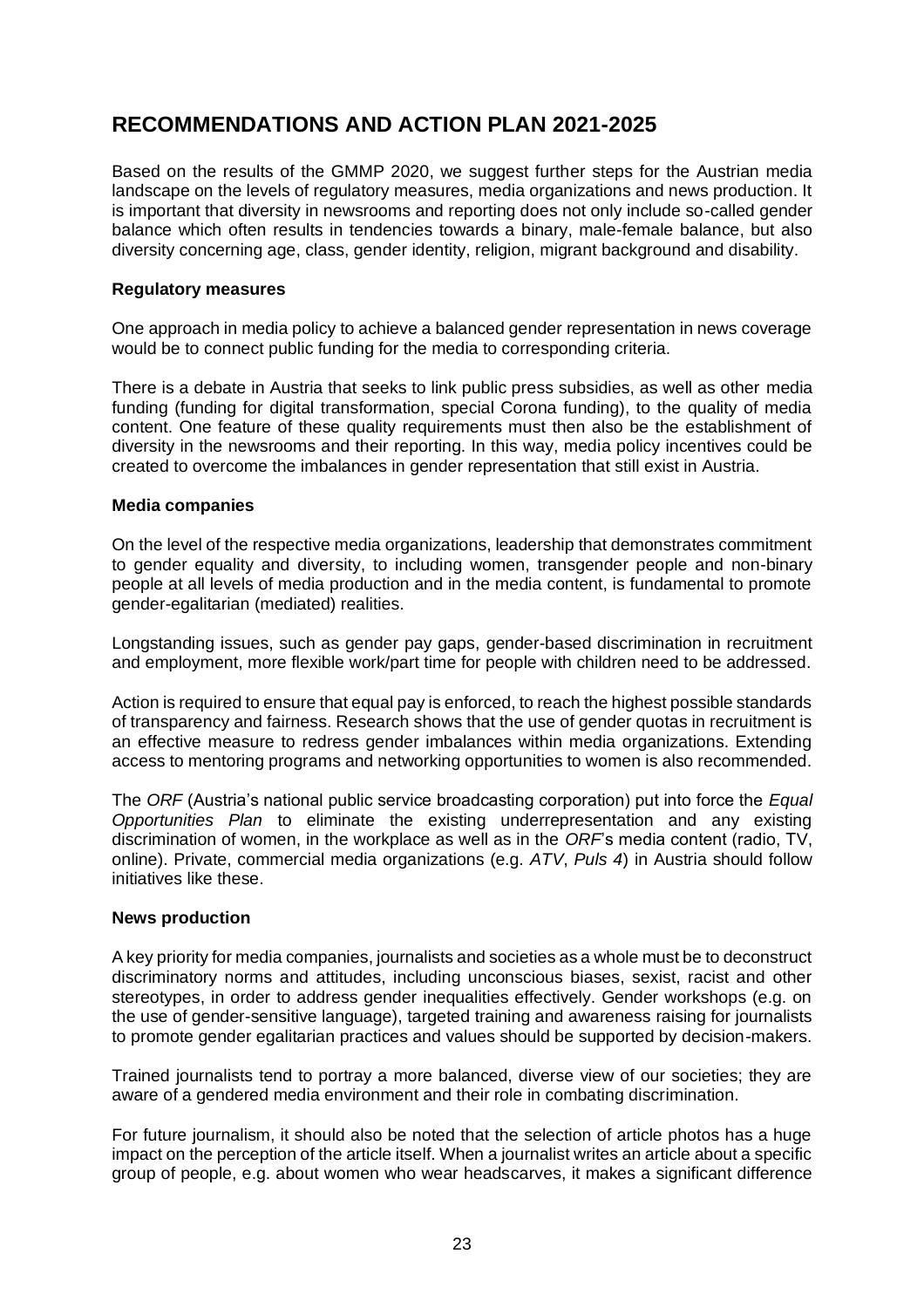for the readers if the photo, for example, depicts the women from the front or from the back. The latter may have the effect that the subjects of the photo are depersonalized and therefore "othered", meaning that readers could get the impression that the depicted people are not considered "normal" or not being in the center of society.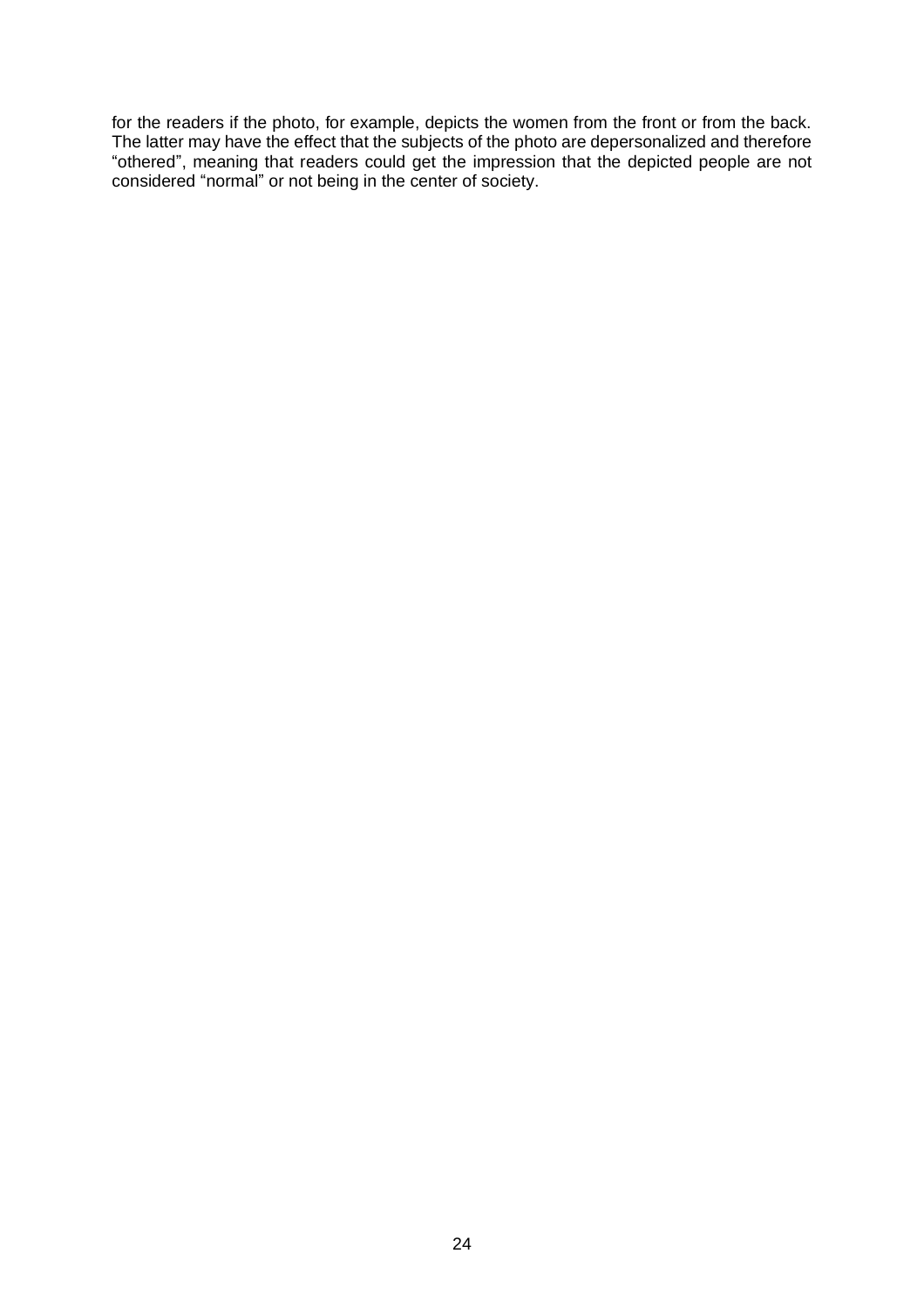# <span id="page-24-0"></span>**Annex 1. Methodology[\[1\]](applewebdata://B985EFDA-D05F-4563-AA1F-21840C615986/#_ftn1)**

A key characteristic of longitudinal research is the assessment of change over time on the observed indicators. In the case of the 2020 Global Media Monitoring Project (GMMP), the methodology, indicators, approach to data collection and analysis are consistent with past editions of the research in order to allow for the usual historical comparisons.

# *Process*

The global monitoring day scheduled initially for the first quarter of 2020 was postponed to later in the year due to the upheavals caused by the first coronavirus (Covid-19) wave worldwide. As the April monitoring day approached, it became quickly clear that proceeding as planned would result in a news sample that would be almost entirely focused on coronavirus stories. A new need emerged to address the practicalities of monitoring during the lockdowns and curfews imposed to contain the spread of the virus, as the regular sitdown communal coding sessions were now out of the question for most teams. The risks to health and livelihoods, the need to find ways of coping with everyday life, would shift the GMMP down on the ladder of priorities for the volunteers, potentially increasing the drop-out rate. These new challenges called for a pause on the plans to search for solutions and put in place the tools and resources necessary before monitoring could proceed.

The GMMP technical advisory group and the database development team Code for Africa worked to systematically address the issues. A new monitoring date was set for September, the coding tools were tweaked to capture Covid-19 stories without compromising on the ability to compare results across time based on story topics, exhaustive audio-visual training resources on how to code in a pandemic were put in place, electronic coding instruments were developed and the teams were re-trained in numerous webinars.

As with previous waves of the GMMP, the initial data capture was conducted offline by volunteer teams across the 116 participating countries. For the 2020 GMMP, a spreadsheet version of the coding sheets was provided, to allow for electronic recording of the observations.

In the period leading up to the monitoring day, a series of regional and national training sessions were organised to build a uniform understanding of the teams on the methodology and approach to coding. The teams received training on media selection, newscast and article selection, and the number of media to code.

For the 2020 GMMP, teams could choose from two possible options for the monitoring:

- · **Full monitoring**, whose results provide a comprehensive picture of the status of gender equality dimensions in news media.
- **Short monitoring**, a shorter version which focuses on the key GMMP indicators, for teams who wished to participate but for various reasons could not implement the full monitoring.

To ensure accuracy in the coding process, radio and television bulletin were recorded, and copies of digital and print media items were collected. Across the different media types- both for the full and short monitoring-monitors captured information about the story, its main themes and the people in the story, as journalists, as story subjects and sources. Additionally, three optional special questions, unique to each country, allowed individual countries to analyse issues of national interest. For standardisation purposes, as well as the multilingual nature of this study, all responses were numerically coded from fixed lists. To enable comparability of data gathered from a pandemic-heavy news agenda with the historical results, an additional question was included which asked whether the story was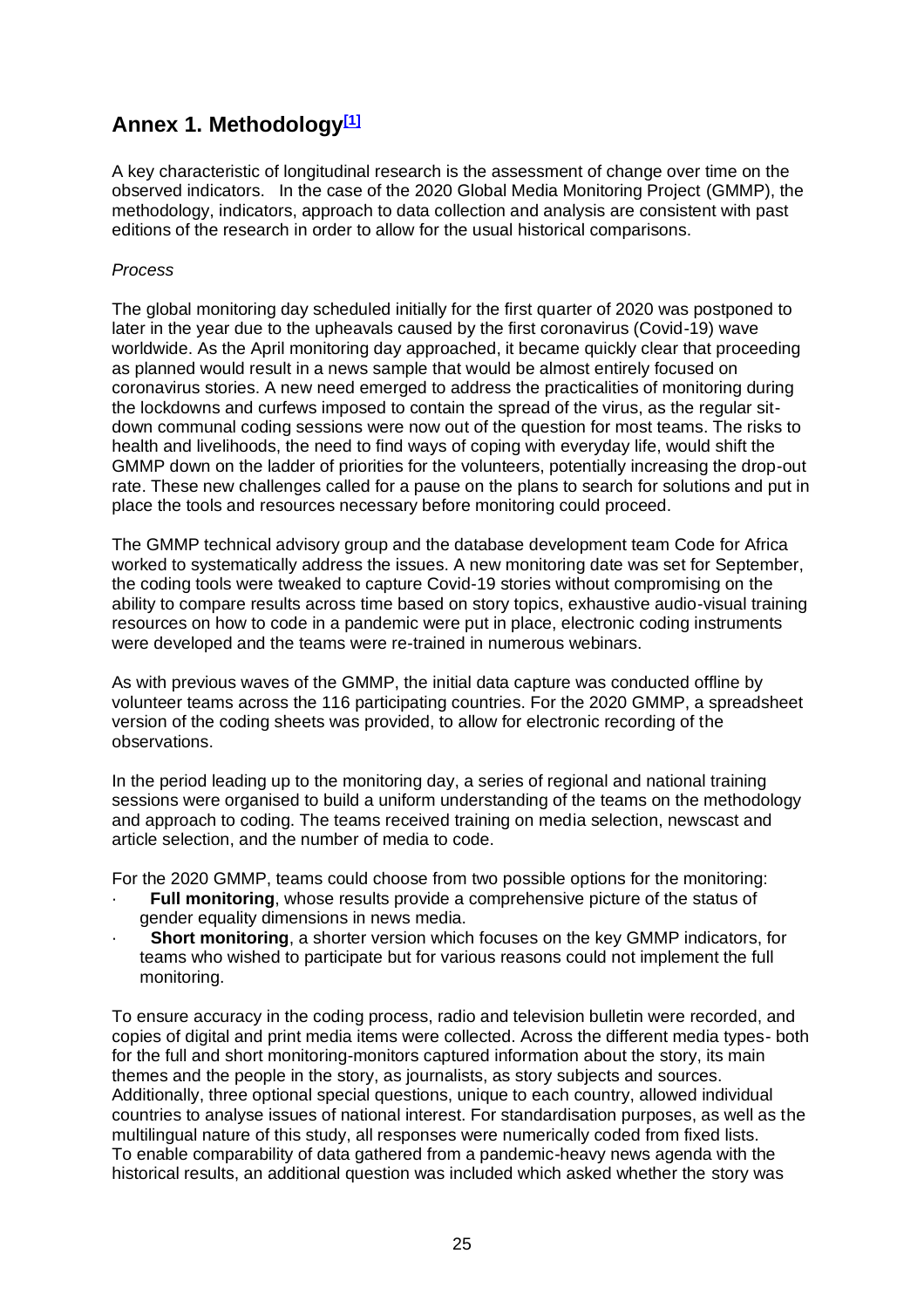related to Covid-19. For such stories, monitors were requested to select the most relevant secondary topic. While global news stories had diversified to pre-pandemic levels by the global monitoring day in September 2020, the regional analysis demonstrated the significance of this question, particularly for North America and the Middle East, which recorded 37% and 36% of Covid-19-related stories respectively.

#### *Media bands*

The media bands system was introduced in 2005 to ensure a more even spread of data and also serve as each country's reference point on the minimum number of media to monitor. This system was retained for the 2020 GMMP and was updated with the input of the country coordinators.

#### *Weighting*

While the GMMP seeks to understand how gender is represented in media across the world, differences in media access and impact across the participating countries mean that a simple aggregation of the data would lead to biased results. For example, if a country like France submitted data from 100 media, the entries from a smaller country like Fiji would have little, if any, impact on the results. Additionally, while two countries may have similar numbers of newspapers, their impact, in terms of the number of people who read them, may be significantly different. To address these challenges, GMMP 2020 updated, re-tested and applied the weighting system first developed for the 2005 edition.

#### *Accuracy*

The GMMP involved several thousand people across 116 countries from diverse gender and media stakeholder groups, with different research abilities and working in a wide range of languages. For a study of this scale, it was crucial that accuracy was considered at each stage, to maintain the high levels achieved in previous years. Data entry and processing errors can have severe biasing effects on the data analysis, resulting in misrepresentation of the observed variables. To minimise this risk, we leveraged on a variety of automated processes, as well as the extensive media monitoring experience of the country coordinators.

#### *Limitations*

As with any study, great effort was made to ensure accuracy of the data. As observed in previous GMMPs, an exact error of measurement cannot be determined due to the study's magnitude. Conventional error measurement would involve different researchers coding the same story and then calculating a level of error from the differences between the results. Although this was not possible for GMMP, we followed best practice to make sure that there were minimal errors in the data capture and analysis generation process.

#### *About Code for Africa*

*[Code for Africa](https://twitter.com/Code4Africa) (CfA) is the continent's largest network of indigenous African civic technology and investigative data journalism laboratories, with over 70 staff in 19 countries, who build digital democracy solutions that are intended to give citizens unfettered access to actionable information that empowers them to make informed decisions and that strengthen civic engagement for improved public governance and accountability.*

 $11$  See the global report for the extended discussion on the GMMP 2020 methodology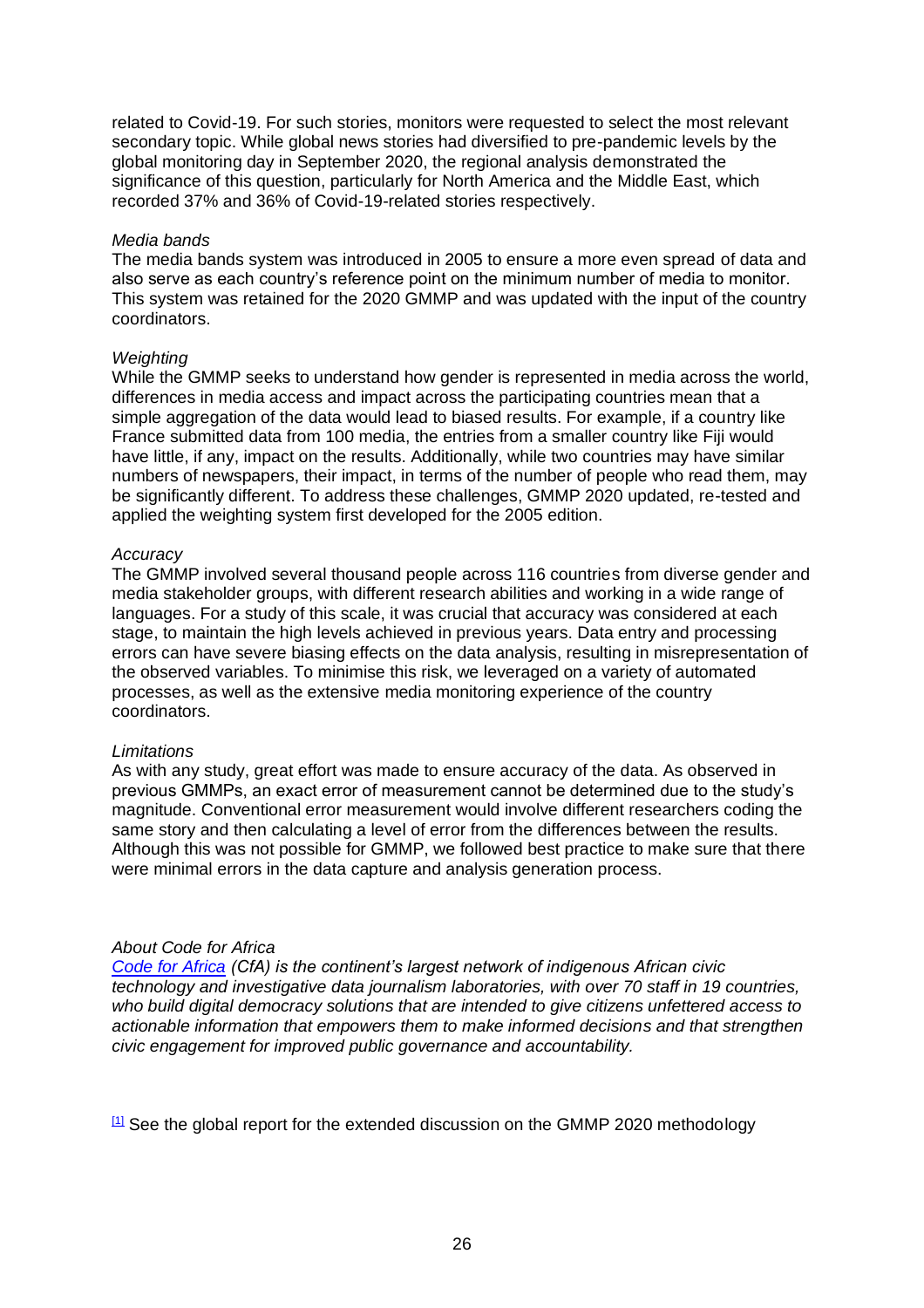# <span id="page-26-0"></span>**Annex 2. List of Monitors**

Lisa Schulze Liesa Herbst Roland Holzinger Theresa Klinglmayr Linda Siegel